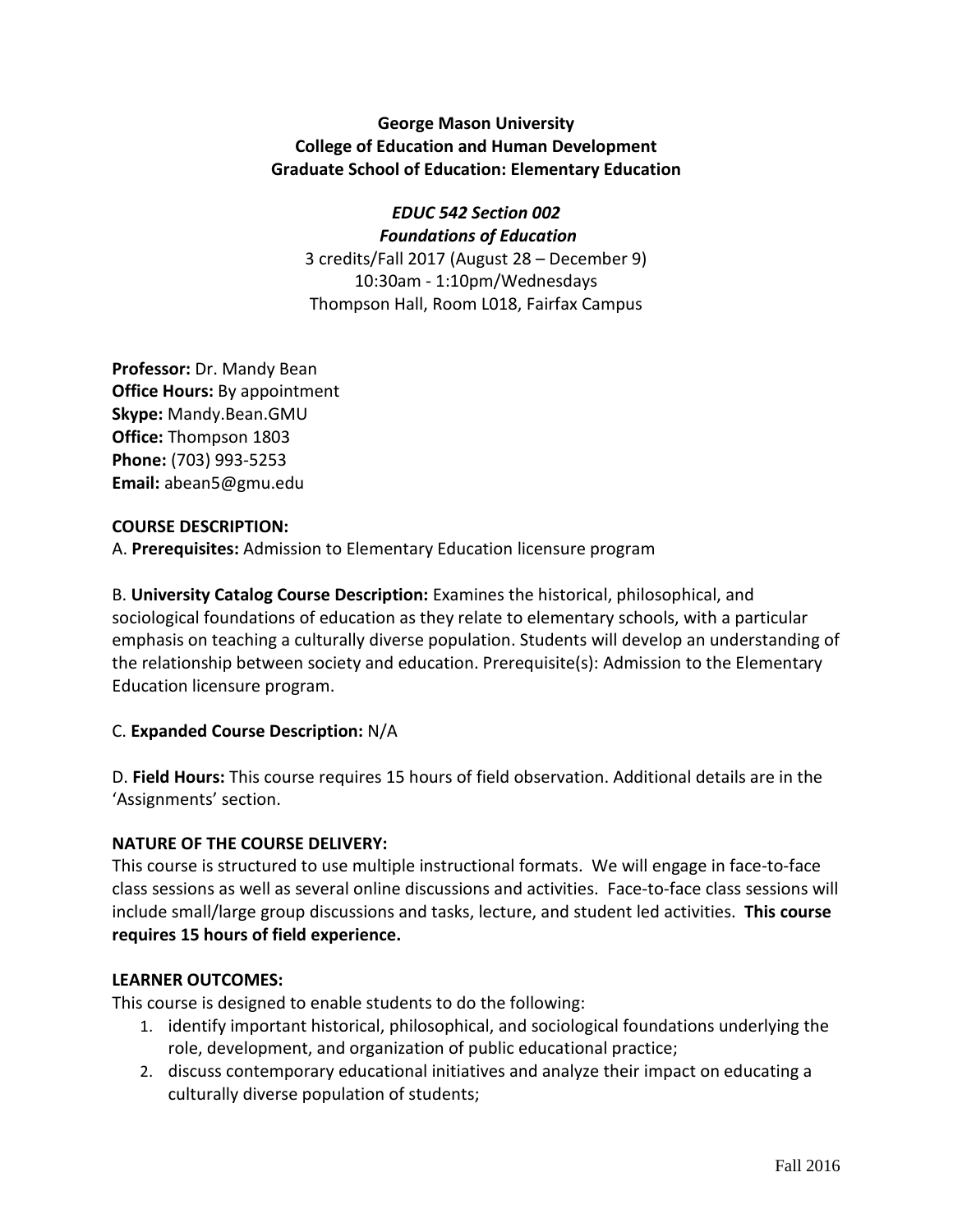3. discuss laws related to students' and teachers' rights and responsibilities

### **PROFESSIONAL STANDARDS:**

**Upon completion of this course, students will have met the following professional standards: National Council for Accreditation of Teacher Education Program Standards for Elementary Teacher Preparation** 

- 1. Candidates use their knowledge and understanding of individual and group motivation and behavior among students at the K-6 level to foster active engagement in learning, self motivation, and positive social interaction and to create a supportive learning environment.
- 2. Candidates use their knowledge and understanding of effective verbal, nonverbal, and media communication techniques to foster active inquiry, collaboration, and supportive interaction in the elementary classroom.
- 3. Candidates understand practices and behaviors that identify and develop the competence of a professional career teacher.

### **Association of Childhood Education International Standards**

- 3.2 Adaptation to diverse students—Candidates understand how elementary students differ in their development and approaches to learning, and create instructional opportunities that are adapted to diverse students.
- 5.1 Professional growth, reflections, and evaluation—Candidates are aware of and reflect on their practice in light of research on teaching, professional ethics, and resources available for professional learning; they continually evaluate the effects of their professional decisions and actions on students, families, and other professionals in the learning community and actively seek out opportunities to grow professionally.

### **InTASC Standards**

Standard 2: The teacher uses understanding of individual differences and diverse cultures and communities to ensure inclusive learning environments that enable each learner to meet high standards.

Standard 9: Professional Learning and Ethical Practice: The teacher engages in ongoing professional learning and uses evidence to continually evaluate his/her practice, particularly the effects of his/her choices and actions on others (learners, families, other professionals, and the community), and adapts practice to meet the needs of each learner.

### **8 VAC 20-25-30. Technology standards**

- A. Instructional personnel shall be able to demonstrate effective use of a computer system and utilize computer software.
- B. Instructional personnel shall be able to apply knowledge of terms associated with educational computing and technology.
- C. Instructional personnel shall be able to apply computer productivity tools for professional use.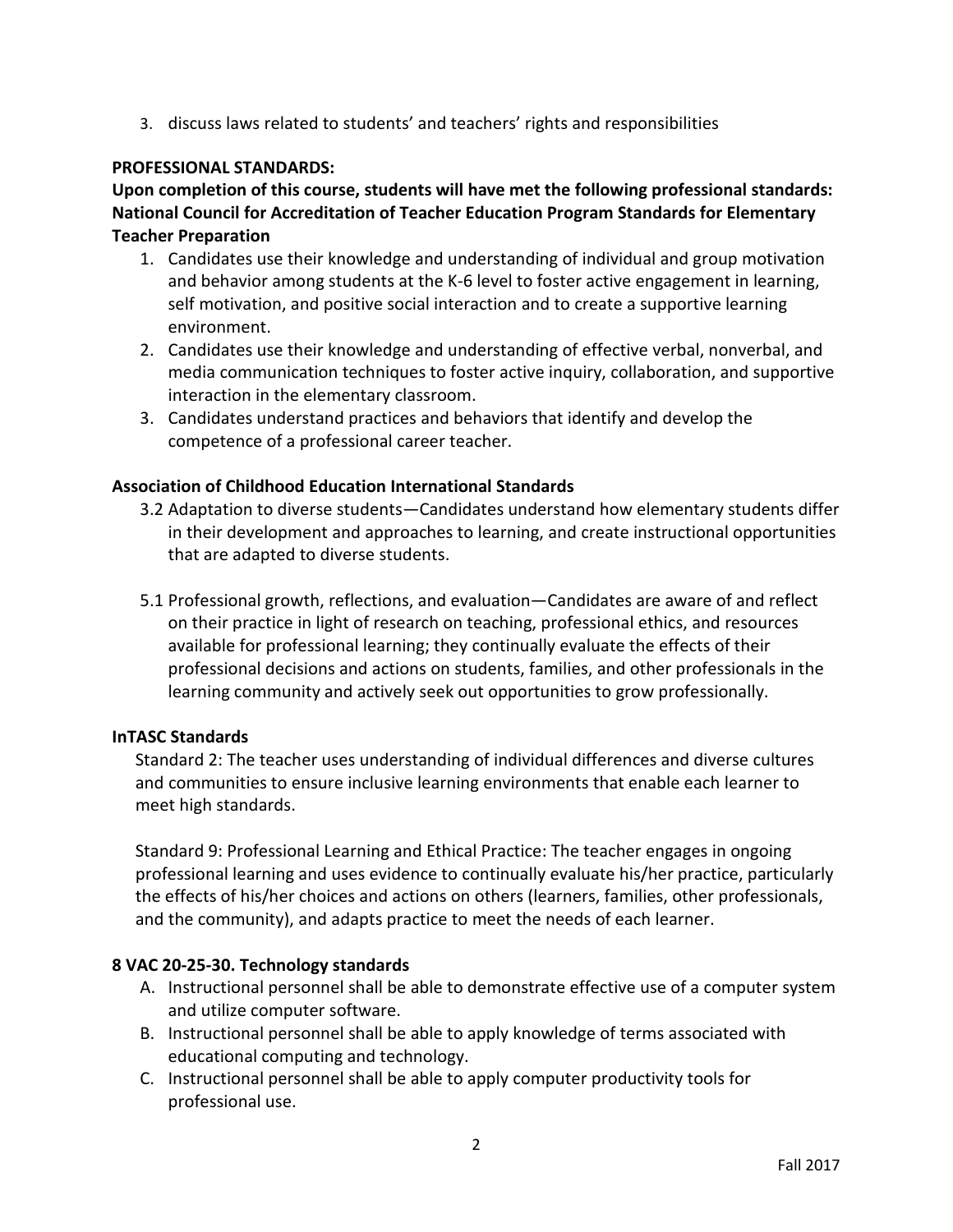D. Instructional personnel shall be able to use electronic technologies to access and exchange information.

### **REQUIRED TEXTS:**

- Chenowith, K. (2007). *"It's being done": Academic success in unexpected schools.*  Cambridge, MA: Harvard UP.
- Gorski, P. C. & Zenkov, K. (2014). *The big lies of school reform: Finding better solutions for the future of public education.*
- Lewis, A.E. & Diamond, J.B. (2015). *Despite the best intentions: How racial inequality thrives in good schools*. New York: Oxford UP.

Spring, J. (2016). *American education* (17<sup>th</sup> ed.). New York: Routledge.

Virginia's Standards of Learning for K-6 [\(http://www.pen.k12.va.us\)](http://www.pen.k12.va.us/)

Additional selected readings will be posted on Blackboard.

### **COURSE PERFORMANCE EVALUATION:**

Students are expected to submit all assignments on time in the manner outlined by the instructor (e.g., Blackboard, Tk20, hard copy).

### **TK20 PERFORMANCE-BASED ASSESSMENT REQUIREMENTS**

Every student registered for any Elementary Education course with a required performancebased assessment (PBA) is required to submit this assessment, *Reflective Practitioner Paper*, to Blackboard **and** TK20 (regardless of whether a course is an elective, a onetime course or part of an undergraduate minor). Evaluation of the performance-based assessment by the instructor will be provided in TK20 through Blackboard. Failure to submit the assessment to TK20 (through Blackboard) will result in the course instructor reporting the course grade as Incomplete (IN). Unless this grade is changed upon completion of the required TK20 submission, the IN will convert to an F nine weeks into the following semester.

### **COURSE ASSIGNMENTS:**

### **1. Assignment Descriptions**

# *a. Participation (30 pts. – 25%)*

This course operates with the assumption that knowledge is socially constructed and the most meaningful learning opportunities are those where you have the opportunity to offer and explore diverse perspectives with peers. To do this it is expected that **you are on time and attend all scheduled classes and asynchronous/synchronous online meetings outlined within the syllabus**. Absence from class to observe a religious holiday, to serve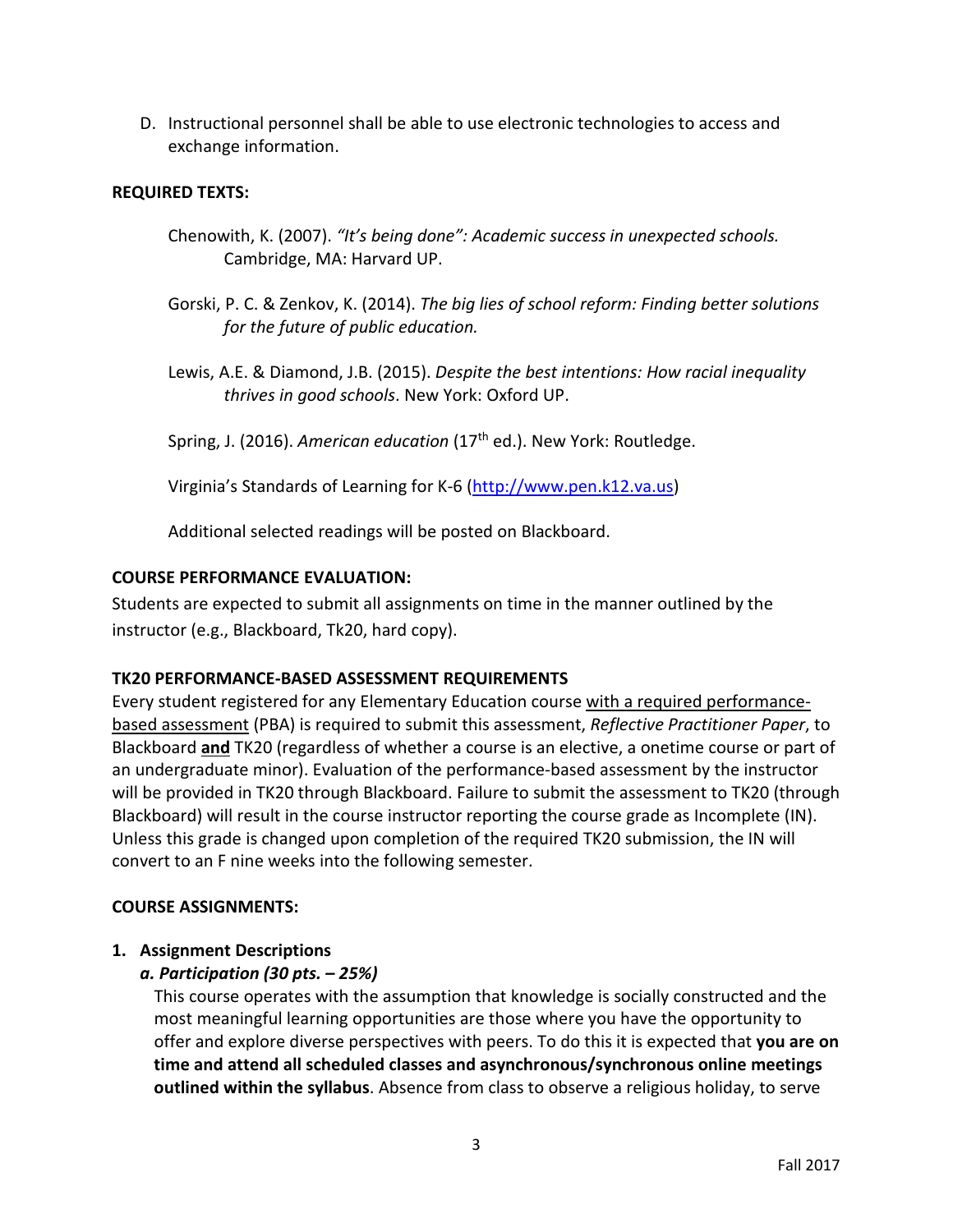jury duty, or to participate in required military service, and medical emergencies are exceptions to the above policy. If you anticipate being absent for any of these reasons, please make arrangements at least 48 hours in advance. In addition, you are expected to be on time to class each week unless advance notice has been provided to the instructor.

Class participation is vitally important in a course such as this. Each class session we will have readings to discuss, ideas to unpack, and activities to do. Not participating will be reflected with a zero for the week and as an absence. **Students with two or more absences will not receive credit for the course.** 

Laptop and tablet use is permitted at the discretion of the instructor and for specific purposes as assigned in the class (e.g. small group work). Laptops will be closed during discussions, lectures and other assignments in class which require your full attention. Cell phones must be turned off/silenced during class periods. Cell phones may be used during break.

**The professor reserves the right to modify or alter assignments, tasks, due dates, and other requirements during the duration of the course to maximize the learning experience.**

### *WEEKLY ACTIVITIES AND DISCUSSION*

### Activities

In addition to the readings, you may be asked to watch a video, collect information, or explore other online resources prior to class. Guiding question(s) or tasks related to the readings and these resources will be posted to establish a purpose for reading. These guiding questions or activities will be directly related to discussion for the session. Activities may require you to respond to a specific question, create a representation of ideas from the reading (e.g. concept map, picture), or analyze a piece of text or student work based on your understandings of the readings and other resources.

The products of these activities support learning in class meetings. Additionally, classroom activities may include simulations, debates, book club meetings, examination of student work, and quickwrites.

### Discussion Guidelines

Different discussion structures will be organized to maximize participation and community building. This includes partners, small groups, and whole class discussion. You will be responsible for participating in discussion according to the expectations and norms decided upon on the first day of class. These expectations and norms will also apply for online discussion as dictated by our schedule.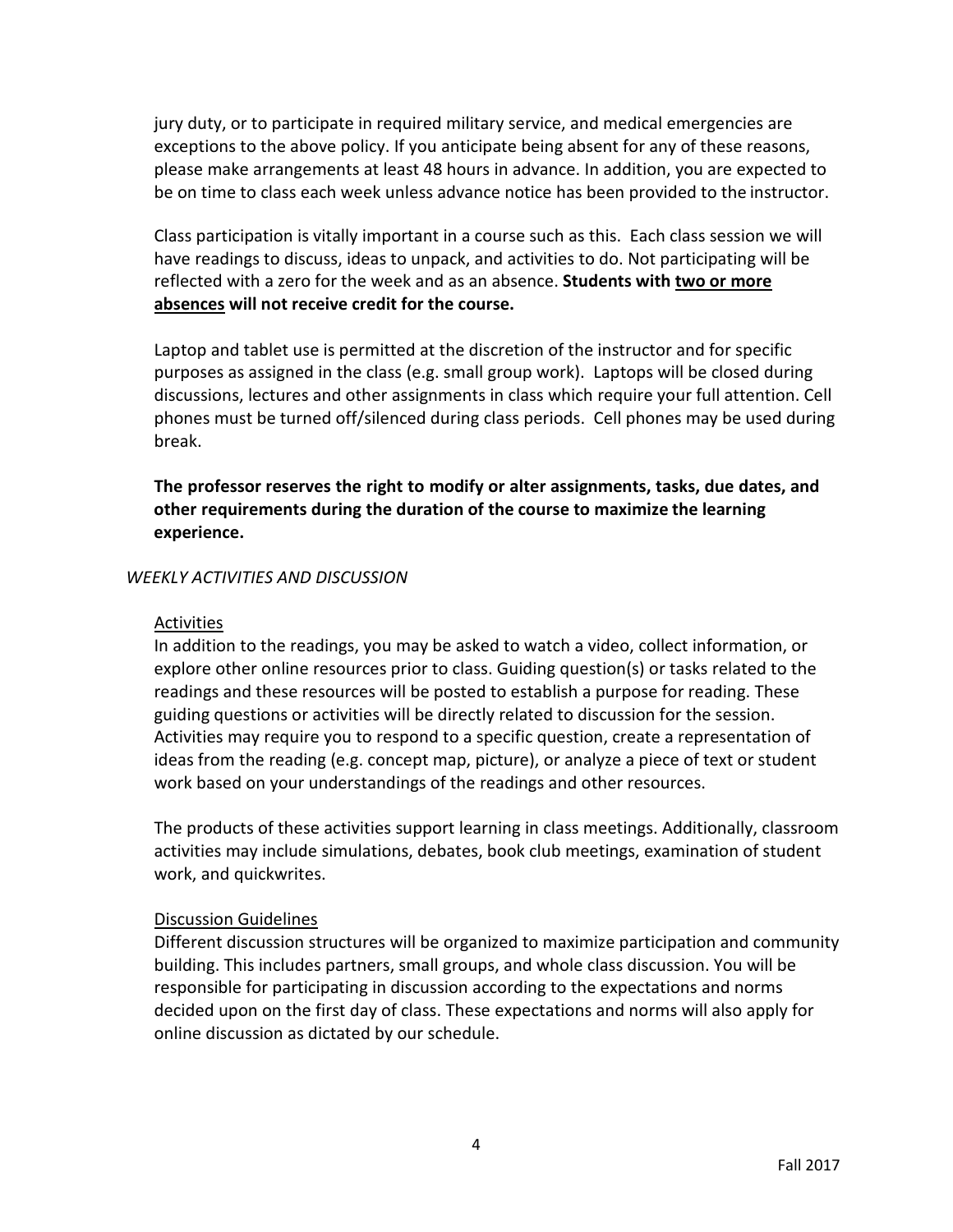# Exit Slips

At the end of each class meeting, you will complete an Exit Slip that details your current thinking on the questions and/or topics given our readings, activities, and discussion. The Exit Slip entry is to help you process your learning and to provide me insight into your developing understanding and perspectives. These entries can also be used to support your reflection and writing of your Beliefs Statement. Additionally, your entry will also help me to adjust instruction and/or provide direct support for our next session or ongoing assignments. **These entries will only be read by the instructor**. It is expected that your response is brief, but connected to your discussion responses, the readings and activities in relationship to your evolving/changing thinking on the relationships between the historical, philosophical, and sociological foundations of education, educational initiatives and policies, and roles, responsibilities, and laws that pertain to students and teachers.

# *b. Educational History (10 pts – 8%)*

We know from the research literature that our prior school experiences as a student (a.k.a. our apprenticeship of observation - Lortie, 1974) wield incredible influence on our views of teaching and learning. Therefore, it is essential that we explore our K-12 school experiences so that each of us is aware of the pre-existing perceptions that we bring to teacher preparation. This is also an opportunity for me to get to know you better as a learner and to find out the ways in which I can build upon your experiences and support your interests, strengths, skills, and perceived challenges or weaknesses.

Your Educational History should be 2-4 pages in length and should be an introspective summary/reflection on your memories of teaching/learning across your educational experiences:

- Elementary school
- Middle school
- High School
- College

Questions to guide your introspection and reflection can include:

- When was a time that you felt seen as individual or as a learner by an educator (e.g. teacher, coach, advisor, staff member, principal, professor, etc.)? Why? What did that person see that others did not?
- What strengths and strategies have you employed to be successful in your educational experiences? When was a time these strategies were not successful?
- What challenges have you encountered in your educational experiences? Why do you think you encountered them? What was the outcome?
- When was a time that you felt unseen/misunderstood/overlooked as an individual or as a learner by an educator (e.g. teacher, coach, advisor, staff member, principal, professor, etc.)? Why?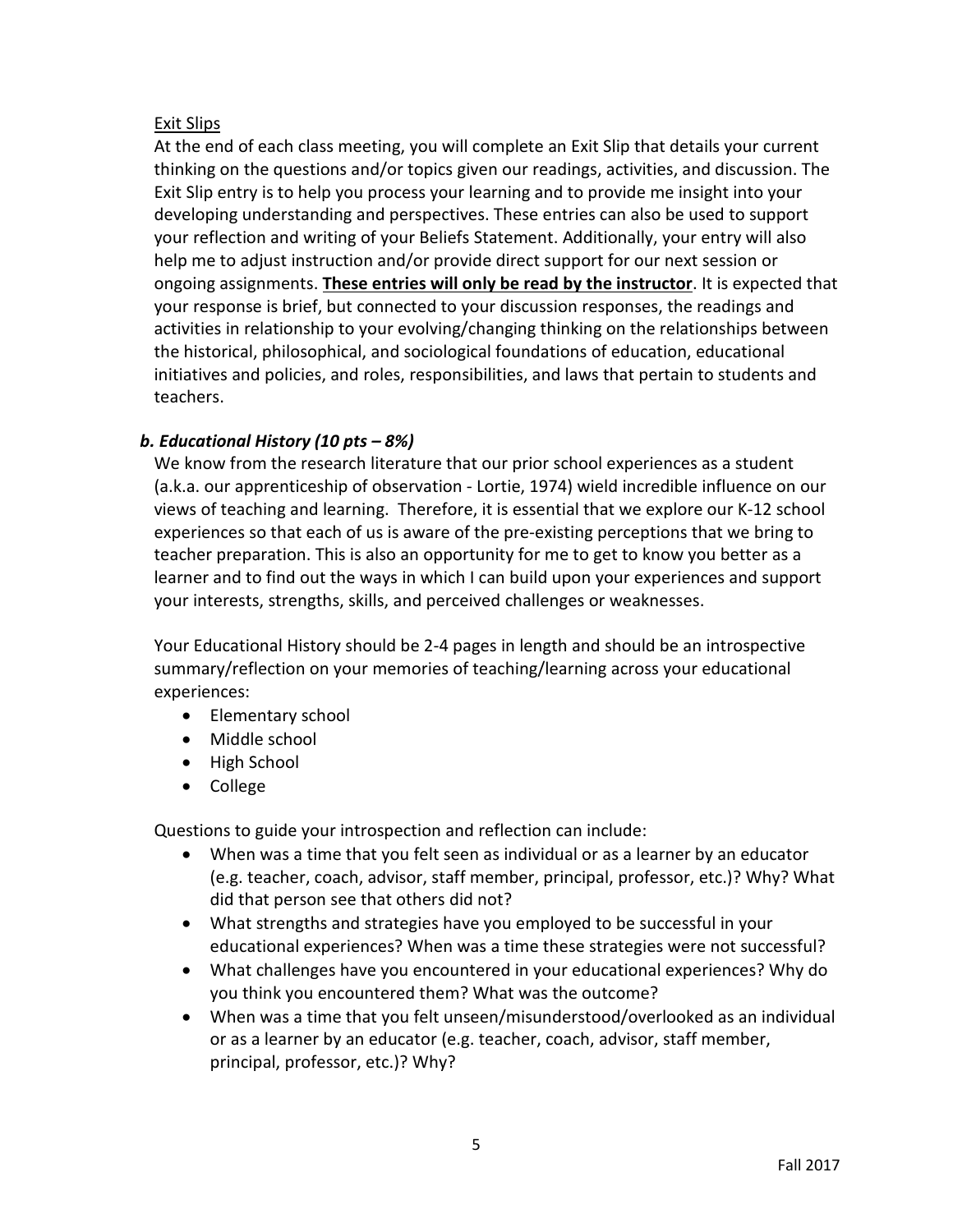## *c. Beliefs Statement (30 points total – 25%)*

You will identify, develop, and refine your beliefs about what teaching and learning entails. These beliefs will likely to shift, grow, and deepen as you gain more experience in the classroom and deepen your knowledge of theory and practice. As we begin this program, we often aspire to something that we are not yet able to do or that we don't do consistently. This assignment serves as an initial tool to uncover what we think is best for teaching and learning and whether this is reflected in our actual teaching practice to support the acquisition of new knowledge and reflective examination of your own teaching practice.

Throughout the course, we will reflect on the prompts below and consider how they relate to one another. We will also take time to consider areas that intersect and sources of tension in your beliefs and preferred practices. You will create a wiki/google doc that reflects how your thoughts are changing/evolving and we will revisit this to refine/expand your thoughts.

Your wiki/google doc should include your final Beliefs statement which will address each of the following prompts:

- I believe that learning... (Week 1)
- I believe that teaching... (Week 1)
- I believe the purpose of schooling is... (Weeks 2 & 3)
- I believe my classroom is... (Weeks 4 & 5)
- I believe all my students are/they learn best when they... (Weeks 6, 9, & 10)
- I believe my students learn best when I… (Weeks 9-12)
- I believe community/family is/are... (Weeks 2, 3, 7 & 8)
- I believe collaboration is...
- My professional goals as a teacher are...

Your wiki//google doc serves as an evolving draft of your Beliefs Statement and you will submit and share entries of your wiki/google doc so you can receive feedback from your colleagues and myself. Each submission is 5 points. Your ideas are expected to be "in progress" so questions and wonderings are acceptable for the following submission dates:

**#1: 9/20 #2: 10/11 #3: 10/25 #4: 11/8** – Letter to Families

Your final Beliefs Statement should draw upon ideas in your wiki/google doc and other sources of reflective learning (e.g. exit tickets) and be 5-6 pages in length. This final assignment is due on 11/21 as an uploaded document (e.g. Word, PDF). Links to your wiki/google doc will NOT be accepted.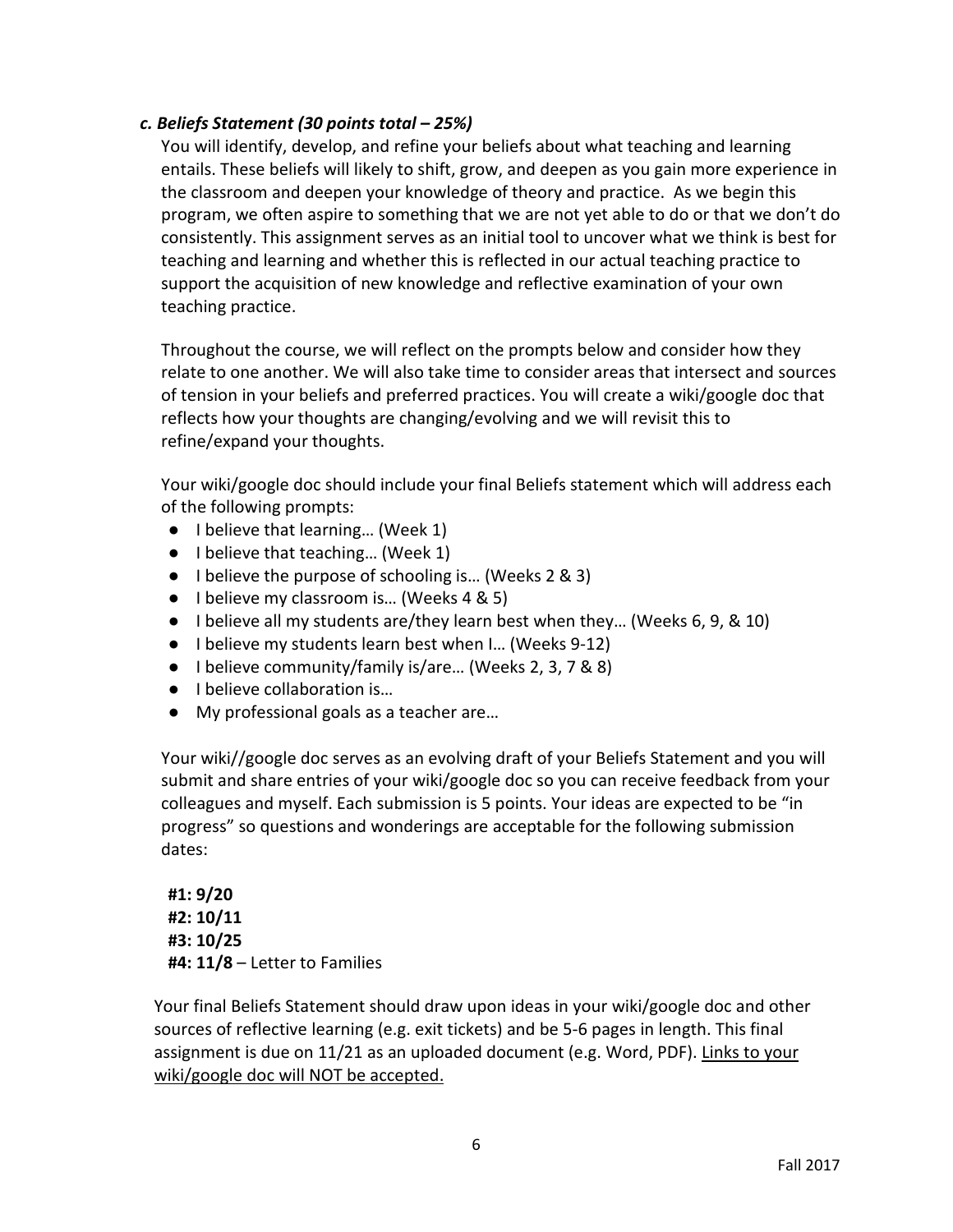## *d. Community Mapping Activity & Presentation (10 pts – 8%)*

In your field experience school groups, you will complete a community mapping activity and presentation shared between EDUC 543 and this course. The purpose of this activity is to familiarize you with the myriad factors that influence students' daily school experiences and to provide a format for introducing your school to your peers.

In your field experience groups, you will research information and create a brief presentation (7-10 minutes max) that introduces us to the following aspects of your school that integrates the perspective, themes, and readings from this course:

- 1) a visual tour of both your school and the surrounding community
- 2) school description/demographics
- 3) community description/demographics
- 4) aspects of your school that make it unique
- 5) intersection of course readings/discussions with your school experiences.

It is highly suggested that your group considers the aspects of the ecological systems model (Bronfenbrenner, 1994) as you plan and conduct research and analyze the information gathered at your field experience site.

A rubric will be provided closer to the date of the presentation. The presentation can take any format that your group prefers. Be creative. Please be cognizant of taking pictures of children—any photographs need to be used only for the purposes of this assignment and not distributed/used in any other forum including social media.

### *e. Reflective Practitioner Paper – Performance Based Assessment (40 pts – 34%)*

In order to become reflective practitioners in classrooms that may represent a range of diversity in culture, religion, race, language, ability, gender, and socioeconomic class, candidates must reflect on a variety of professional issues that teachers confront in their day-to-day teaching as well as the broader educational and social context, which affects the work of the public school teacher. To this end, you will select and analyze a current issue/innovation around race and culture, gender equity, special education, social class, or language diversity that may be of particular interest or importance to you. You will relate this issue/innovation to historical and sociological trends/perspectives and reflect upon how this issue/innovation relates to your own experiences. A detailed task description and rubric is attached.

The process of brainstorming, research, and initial analysis of your issue/innovation will be supported in class:

- 9/27 visit with Education Librarian
- 11/15 peer conferences with draft of Reflective Practitioner Paper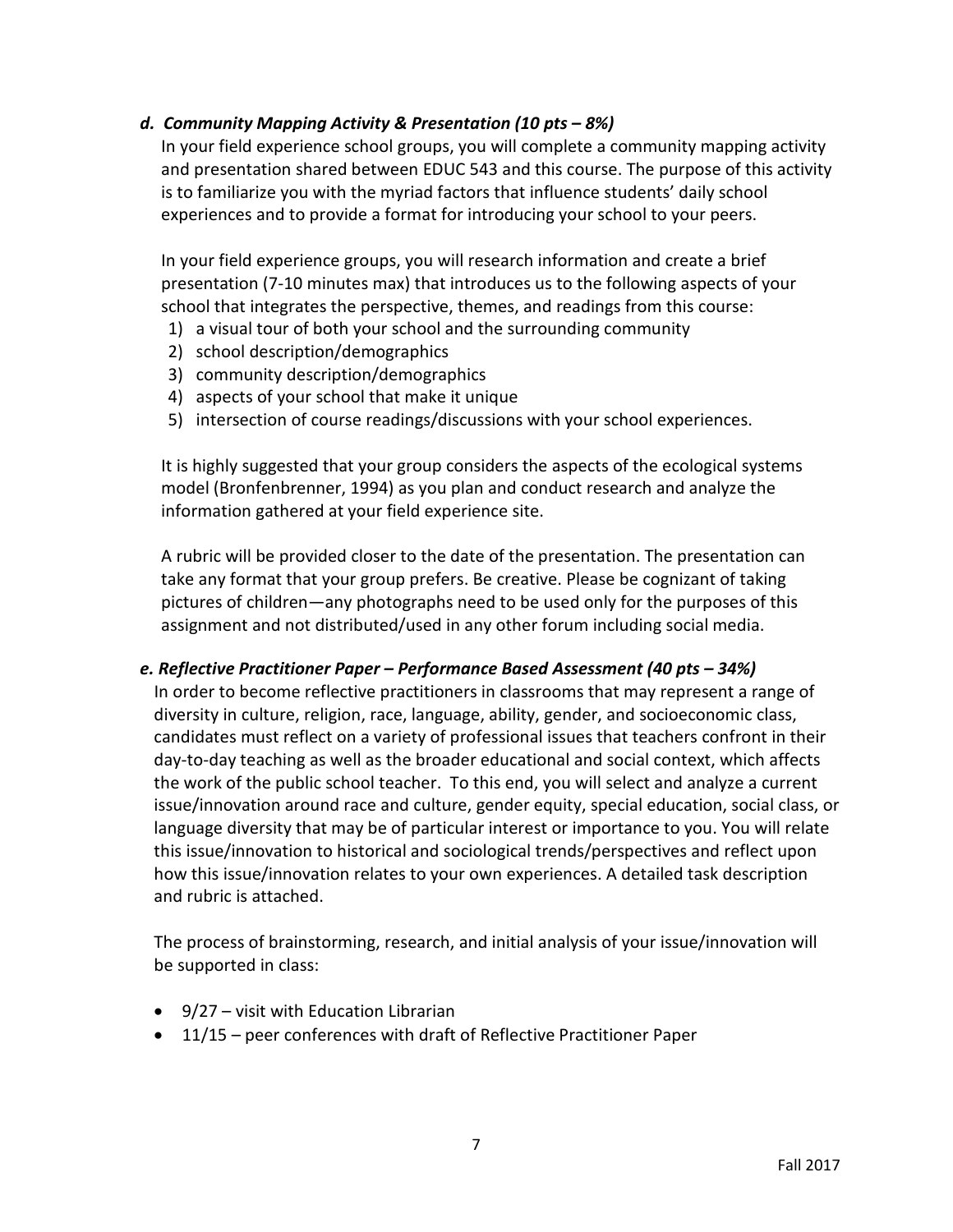### **2. Assignment Weighting**

| Course<br><b>Outcomes</b> | <b>Requirements &amp; Assignments</b> | <b>Points</b> | <b>Due Date</b>                                                         |
|---------------------------|---------------------------------------|---------------|-------------------------------------------------------------------------|
| 1, 2, 3                   | Participation                         | 30            | Weekly                                                                  |
| 1                         | <b>Educational History</b>            | 10            | 9/13                                                                    |
| 1                         | <b>Beliefs Statement wiki</b>         | 30            | Wiki entries: 9/27,<br>10/11, 10/25, 11/8<br>Final: 11/18<br>(Saturday) |
| 1, 2                      | <b>School Community Presentations</b> | 10            | TBA                                                                     |
| 1, 2, 3                   | Reflective Practitioner Paper*        | 40            | 12/6                                                                    |
|                           | TOTAL                                 | 120           |                                                                         |

### **3. Grading Policies**

At George Mason University course work is measured in terms of quantity and quality. A credit normally represents one hour per week of lecture or recitation or not fewer than two hours per week of laboratory work throughout a semester. The number of credits is a measure of quantity. The grade is a measure of quality. The university-wide system for grading graduate courses is as follows:

| Grade          | <b>GRADING</b> | <b>Grade Points</b> | Interpretation                                  |  |
|----------------|----------------|---------------------|-------------------------------------------------|--|
| $A+$           | $=100$         | 4.00                |                                                 |  |
| $\mathbf{A}$   | 94-99          | 4.00                | Represents mastery of the subject through       |  |
| $A -$          | $90 - 93$      | 3.67                | effort beyond basic requirements                |  |
| $B+$           | 85-89          | 3.33                | Reflects an understanding of and the ability to |  |
| B              | 80-84          | 3.00                | apply theories and principles at a basic level  |  |
| $\mathsf{r}^*$ | 70-79          | 2.00                | Denotes an unacceptable level of understanding  |  |
| E*             | $69$           | 0.00                | and application of the basic elements of the    |  |
|                |                |                     | course                                          |  |

*\*Remember: A course grade less than B requires that you retake the course.*

**Note: "C" is not satisfactory for a licensure course; "F" does not meet requirements of the Graduate School of Education**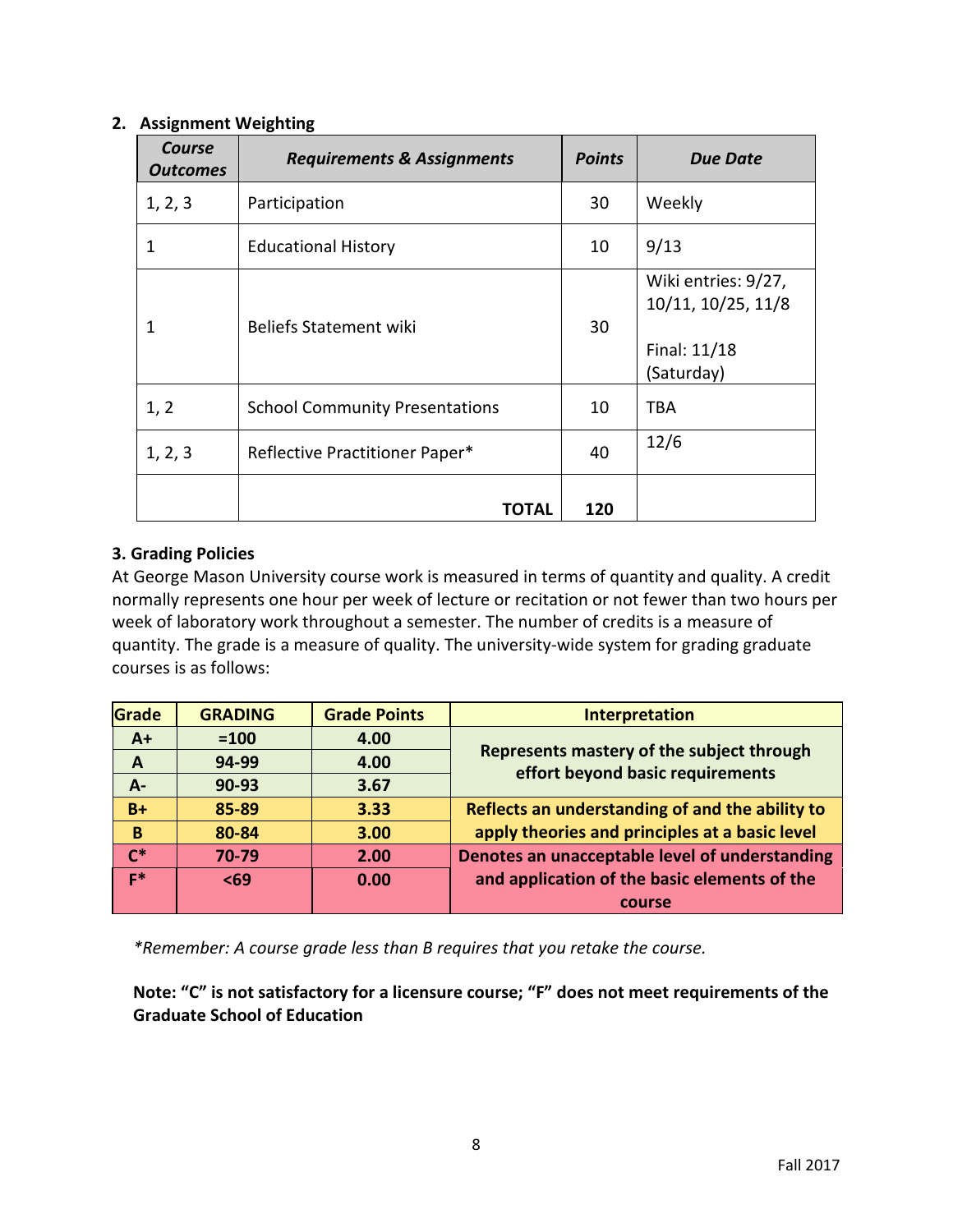### **4. Other Expectations**

### **APA format:**

All written papers are **expected to be double-spaced, with 1" margins, and in 12-point font** (Times New Roman, Calibri, or Arial). **APA format is expected**. If you do not have a 6th Edition APA manual, please use the APA website [\(http://www.apastyle.org/\)](http://www.apastyle.org/) or the OWL at Purdue as a resource [\(http://owl.english.purdue.edu/owl/resource/560/01/\)](http://owl.english.purdue.edu/owl/resource/560/01/).

**\*Please Note:** The GMU Writing Center offers online support via email. They will provide feedback on your writing within one hour. Graduate and professional writing can be difficult; I encourage you to take advantage of this service. [http://writingcenter.gmu.edu/?page\\_id=177](http://writingcenter.gmu.edu/?page_id=177)

### **Late work policy:**

It is expected that all class assignments will be submitted on time to the correct location: **late assignments will not receive full credit**. All assignments must be submitted via **Blackboard** on the due date stated within the syllabus (see below) prior to class. If extraordinary circumstances prevent you from submitting your work in a timely manner, **it is your responsibility to contact the instructor as soon as possible after the circumstances occur and make arrangements to complete your work.** It is up to the discretion of the instructor to approve the late/makeup work. Assignments turned in late without prior communication will receive an automatic deduction of one letter grade making the highest possible score equivalent to 80% (B).

### **Revise & Resubmit:**

If a student submits an assignment that may indicate limited understanding or confusion about the content as indicated by scoring on the assignment rubric, the instructor may request for a student to revise and resubmit the assignment based on feedback. This is an opportunity for a student to clarify understanding of the content and demonstrate growth. In most cases, the original assignment and revision will be averaged for a new final grade. The instructor will communicate with the student to determine a reasonable timeframe within which to complete the revision.

#### **Professional Dispositions**

Students are expected to exhibit professional behaviors and dispositions at all times.

### **TENTATIVE CLASS SCHEDULE:**

Note: Faculty reserves the right to alter the schedule as necessary, with notification to students.

| <b>Class</b> | Date | <b>Guiding Questions/Topics</b> | <b>Readings/Assignments Due</b>   |
|--------------|------|---------------------------------|-----------------------------------|
|              | 8/30 | What does foundations of        | Bb: Willing to Be Disturbed       |
|              |      | education mean?                 | Ayers (2010) "Seeing the Student" |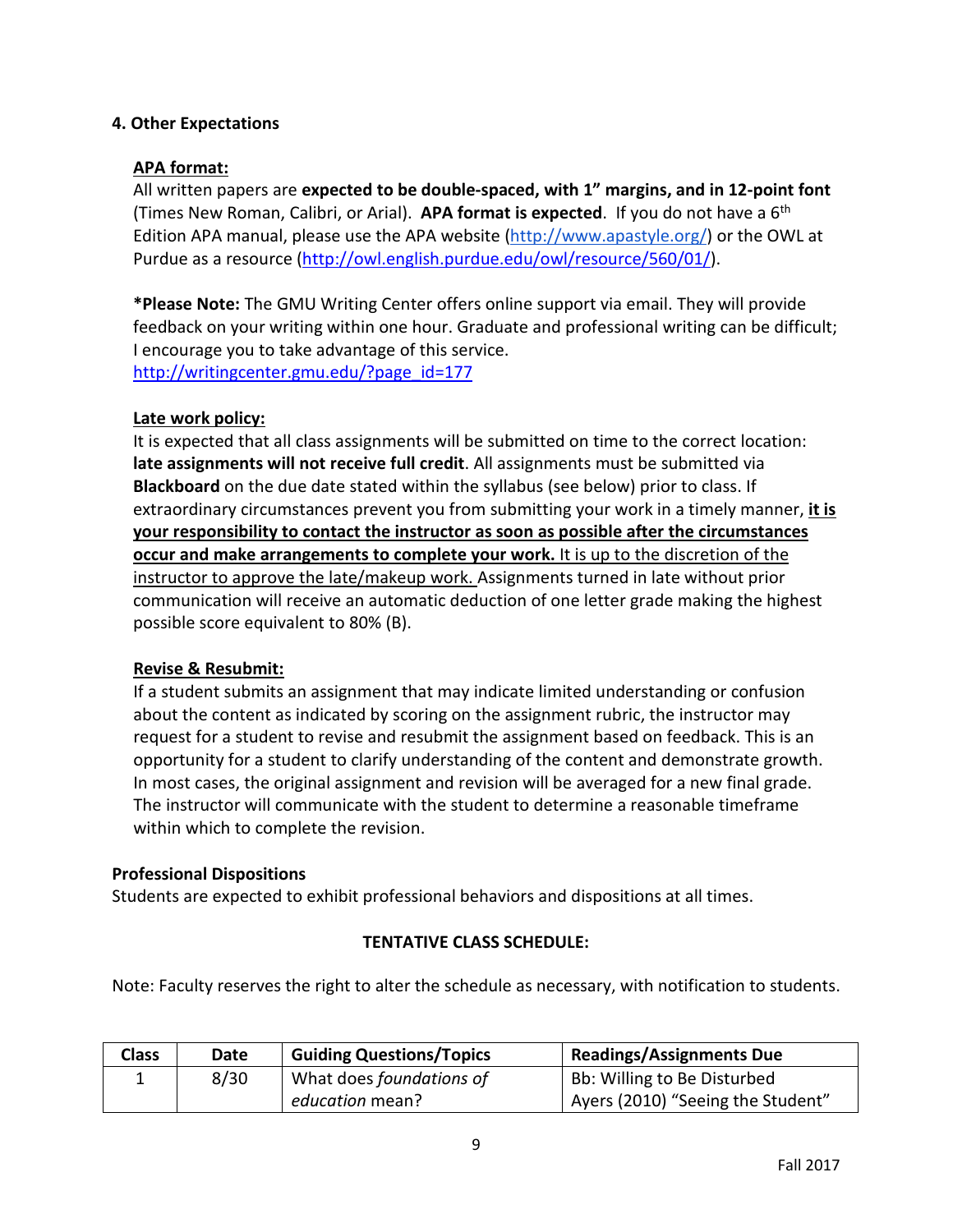|                |                                                            | Who are we as individuals?<br>Who are we as future teachers?                                                                                                               | <b>Watson (2012)</b>                                                                                            |
|----------------|------------------------------------------------------------|----------------------------------------------------------------------------------------------------------------------------------------------------------------------------|-----------------------------------------------------------------------------------------------------------------|
| $\overline{2}$ | 9/6                                                        | What are the purposes of school?<br>*Historical/political<br>*Social<br>*Economic<br>Who decides what purposes<br>school serves?                                           | Spring, Ch. 1 & 2<br>DTBI, Introduction<br>Spring, Ch. 4<br>Big Lies, Ch. 11<br>Chenoweth, Introduction & Ch. 2 |
| 3              | 9/13                                                       | Who are our students and how<br>are they different from/alike each<br>other, us, and peers from decades<br>past?<br>*Considering Race, Gender, and<br><b>Special Needs</b> | Spring, Ch. 5, p. 112-127<br>DTBI, Ch. 2<br>Bb Readings- jigsaw<br><b>DUE: Educational history</b>              |
| 4              | 9/18<br>(MONDAY)<br>(no EDCI<br>543 this<br>week)          | Who are our students and how<br>are they different from/alike each<br>other, us, and peers from decades<br>past?<br>*Global migration<br>*Poverty                          | Spring, Ch. 6<br>Big Lies, Ch. 1 & 10<br>Chenoweth Ch. 7<br><b>Bb Readings</b>                                  |
| 5              | 9/20                                                       | For whom does school 'work'?<br>For whom does school not work?                                                                                                             | Spring Ch. 3, skip p. 65-71<br>DTBI, Ch. 3<br><b>Resnick (1995)</b><br><b>DUE: Beliefs statement wiki #1</b>    |
| 6              | 9/27                                                       | Visit to Fenwick Library with<br>Librarian Anne Driscoll (meet<br>there)                                                                                                   |                                                                                                                 |
| $\ast$         | $10/4$ and<br>10/11<br>(DR. BEAN<br><b>OUT OF</b><br>TOWN) | No face-to-face sessions                                                                                                                                                   | DUE: Beliefs statement wiki #2 on<br>10/11                                                                      |
| $\overline{7}$ | 10/18                                                      | What are the major federal, state,<br>and local policies impacting<br>schools today?                                                                                       | Big Lies, Ch 9 and Ch.12<br>DTBI, Ch.4 and 5<br>Chenoweth, Ch 4<br><b>Bb Readings</b>                           |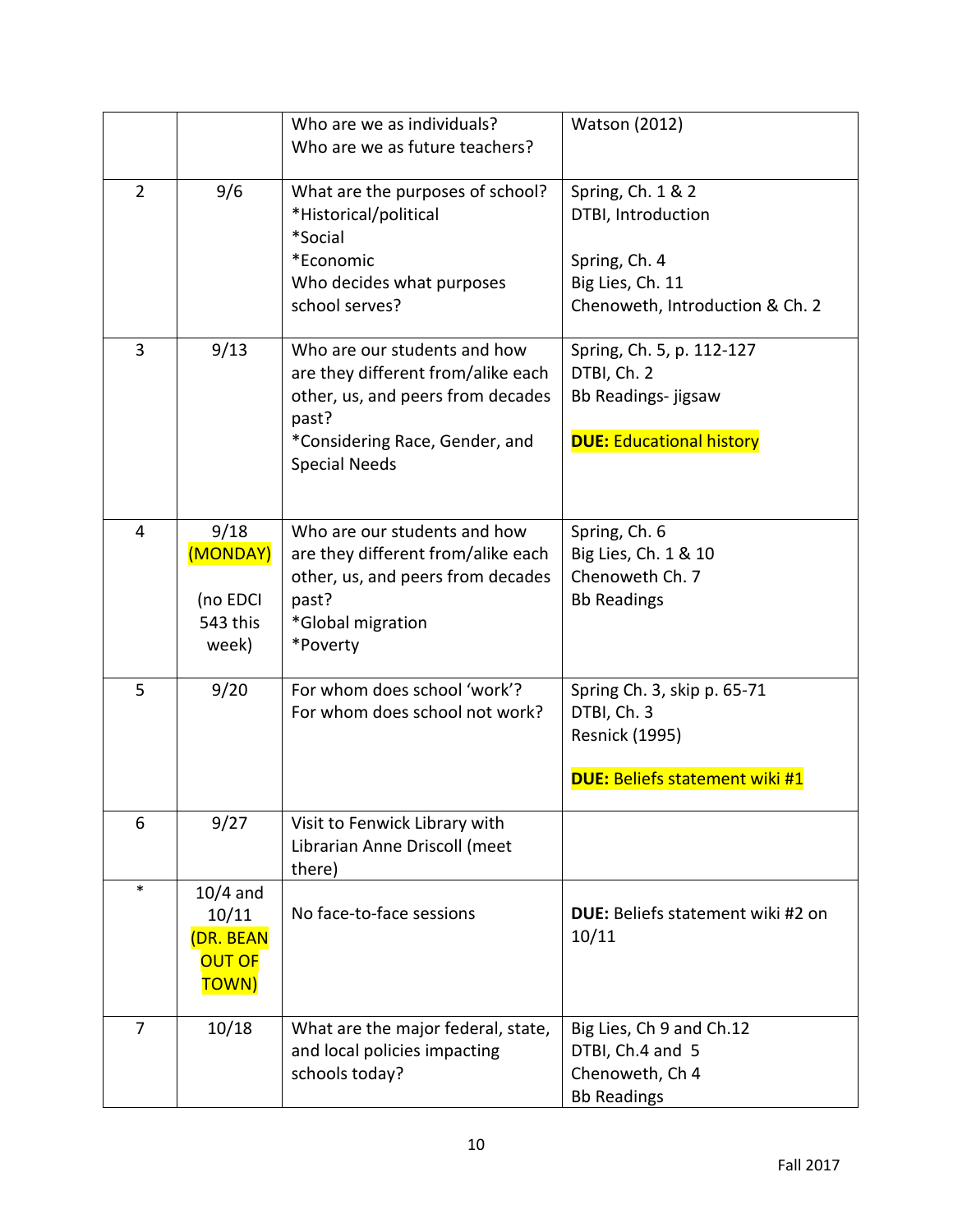|    |       |                                                                                                        | <b>DUE:</b> Beliefs statement wiki #3                                                                                                                                                                                                                                              |
|----|-------|--------------------------------------------------------------------------------------------------------|------------------------------------------------------------------------------------------------------------------------------------------------------------------------------------------------------------------------------------------------------------------------------------|
| 8  | 10/25 | How should students be taught?                                                                         | Bb Philosophies readings (one will<br>be assigned):<br>Noddings (care)<br>Adler (perennialism)<br>• Montessori (constructivism)<br>• Skinner (behaviorism)<br>• Dewey (pragmatism)<br>• Freire (critical pedagogy)<br>• Gay (Culturally Responsive<br>Teaching)<br>Big Lies, Ch. 4 |
| 9  | 11/1  | How should students be taught?<br><b>COMMUNITY MAPPING</b><br><b>PRESENTATIONS</b>                     | Spring, Ch. 7<br>Big Lies, Ch. 5<br><b>Bb</b> readings<br><b>DUE: Beliefs statement wiki #4</b>                                                                                                                                                                                    |
| 10 | 11/8  | What is most important for our<br>students to learn?                                                   | Big Lies, Ch. 3<br>Chenoweth Ch. 14<br>DTBI, Ch. 6<br><b>Bb Readings</b><br><b>DUE: draft of Reflective Practitioner</b><br>Paper (for class)                                                                                                                                      |
| 11 | 11/15 | What is the best evidence of<br>student learning?<br>What is the best evidence of<br>teacher success?  | Big Lies, Ch. 2 & 6<br>Chenoweth Ch. 16<br><b>Bb</b> readings<br><b>DUE: Beliefs statement final</b>                                                                                                                                                                               |
| 12 | 11/29 | Who are we as future teachers?<br>How do we organize to best serve<br>our students and our profession? | Spring, Ch 10<br>Big Lies: Ch. 7<br><b>Chenowith Conclusion</b>                                                                                                                                                                                                                    |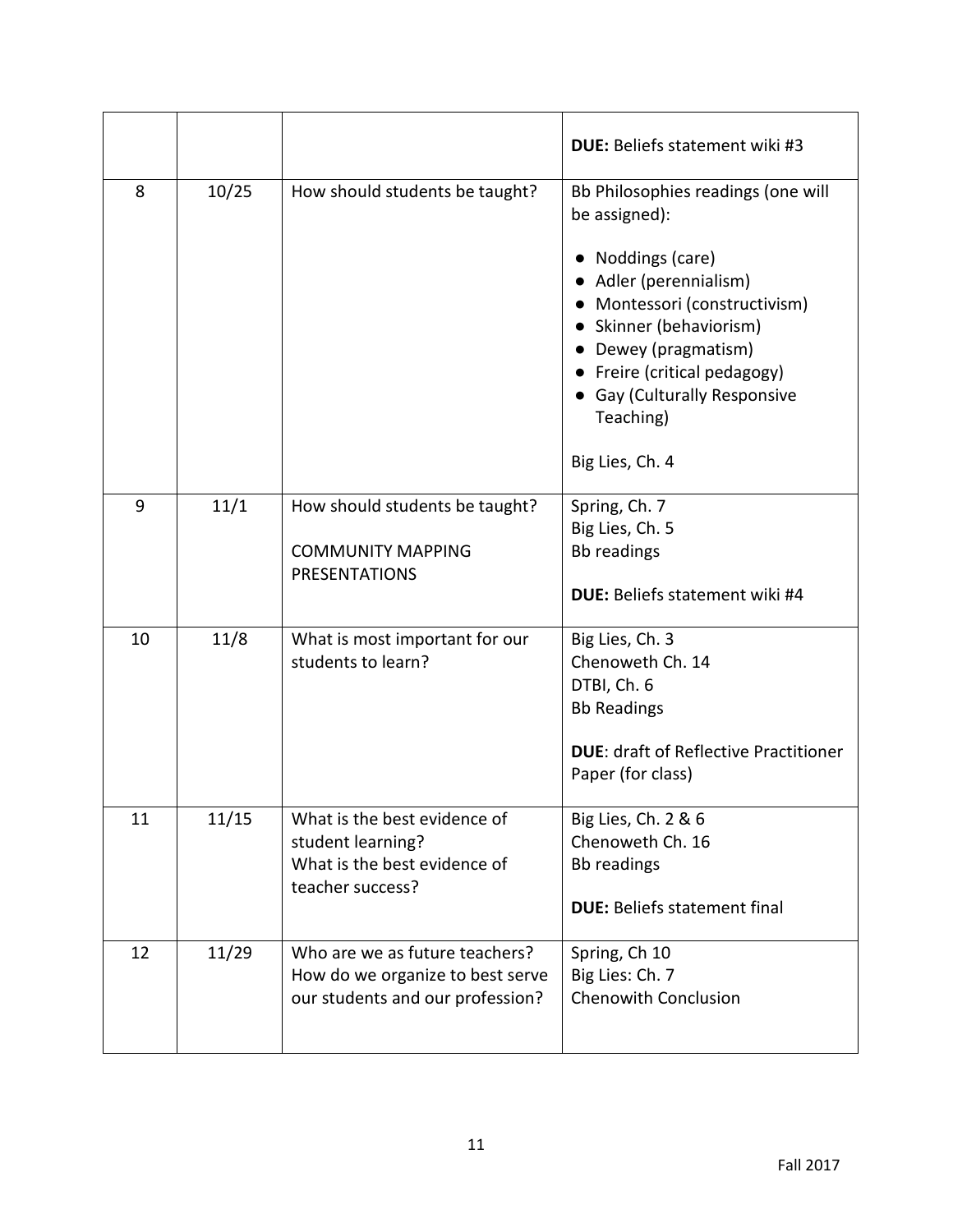| 13 | 12/6 | What are the most pressing issues<br>with which we must be concerned | Bb readings (Time for Teachers)                    |
|----|------|----------------------------------------------------------------------|----------------------------------------------------|
|    |      | as future teachers?                                                  | DUE:<br><b>Reflective Practitioner Paper (PBA)</b> |

## **Core Values Commitment**

The College of Education & Human Development is committed to collaboration, ethical leadership, innovation, research-based practice, and social justice. Students are expected to adhere to these principles.<http://cehd.gmu.edu/values/>



# **GMU Policies and Resources for Students**

*Policies*

- Students must adhere to the guidelines of the Mason Honor Code (see [http://oai.gmu.edu/the-mason-honor-code/\)](http://oai.gmu.edu/the-mason-honor-code/).
- Students must follow the university policy for Responsible Use of Computing (see [http://universitypolicy.gmu.edu/policies/responsible-use-of-computing/\)](http://universitypolicy.gmu.edu/policies/responsible-use-of-computing/).
- Students are responsible for the content of university communications sent to their Mason email account and are required to activate their account and check it regularly.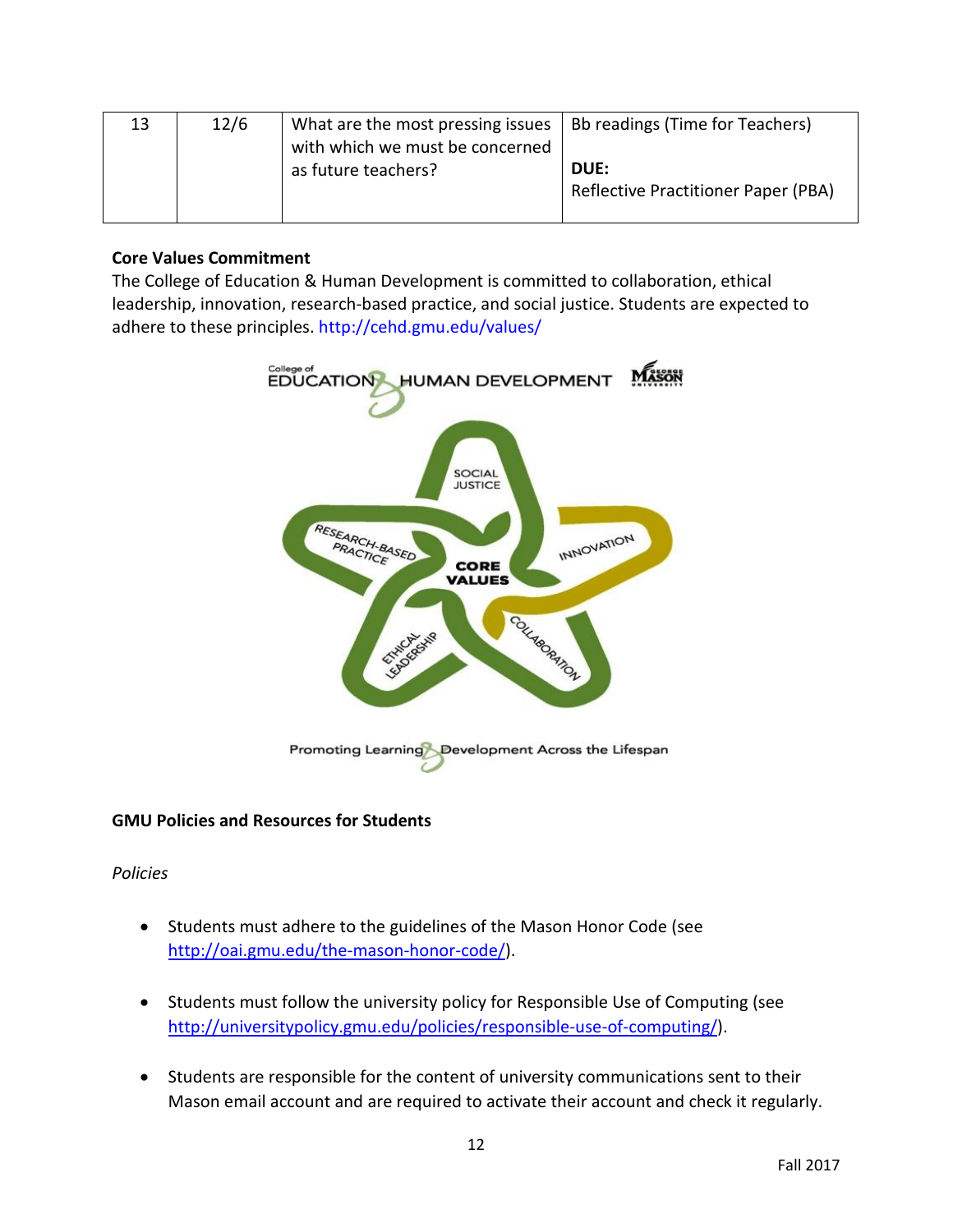All communication from the university, college, school, and program will be sent to students **solely** through their Mason email account.

- Students with disabilities who seek accommodations in a course must be registered with George Mason University Disability Services. Approved accommodations will begin at the time the written letter from Disability Services is received by the instructor (see [http://ods.gmu.edu/\)](http://ods.gmu.edu/).
- Students must follow the university policy stating that all sound emitting devices shall be silenced during class unless otherwise authorized by the instructor.

# *Campus Resources*

- Support for submission of assignments to Tk20 should be directed to [tk20help@gmu.edu](mailto:tk20help@gmu.edu) or [https://cehd.gmu.edu/aero/tk20.](https://cehd.gmu.edu/aero/tk20) Questions or concerns regarding use of Blackboard should be directed to [http://coursessupport.gmu.edu/.](http://coursessupport.gmu.edu/)
- The Writing Center provides a variety of resources and services (e.g., tutoring, workshops, writing guides, handbooks) intended to support students as they work to construct and share knowledge through writing (see [http://writingcenter.gmu.edu/\)](http://writingcenter.gmu.edu/).
- The Counseling and Psychological Services (CAPS) staff consists of professional counseling and clinical psychologists, social workers, and counselors who offer a wide range of services (e.g., individual and group counseling, workshops and outreach programs) to enhance students' personal experience and academic performance (see [http://caps.gmu.edu/\)](http://caps.gmu.edu/).
- The Student Support & Advocacy Center staff helps students develop and maintain healthy lifestyles through confidential one-on-one support as well as through interactive programs and resources. Some of the topics they address are healthy relationships, stress management, nutrition, sexual assault, drug and alcohol use, and sexual health (see [http://ssac.gmu.edu/\)](http://ssac.gmu.edu/). Students in need of these services may contact the office by phone at 703-993-3686. Concerned students, faculty and staff may also make a referral to express concern for the safety or well-being of a Mason student or the community by going to [http://ssac.gmu.edu/make-a-referral/.](http://ssac.gmu.edu/make-a-referral/)

**For additional information on the College of Education and Human Development, Graduate School of Education, please visit our website** [See**<http://gse.gmu.edu/>**]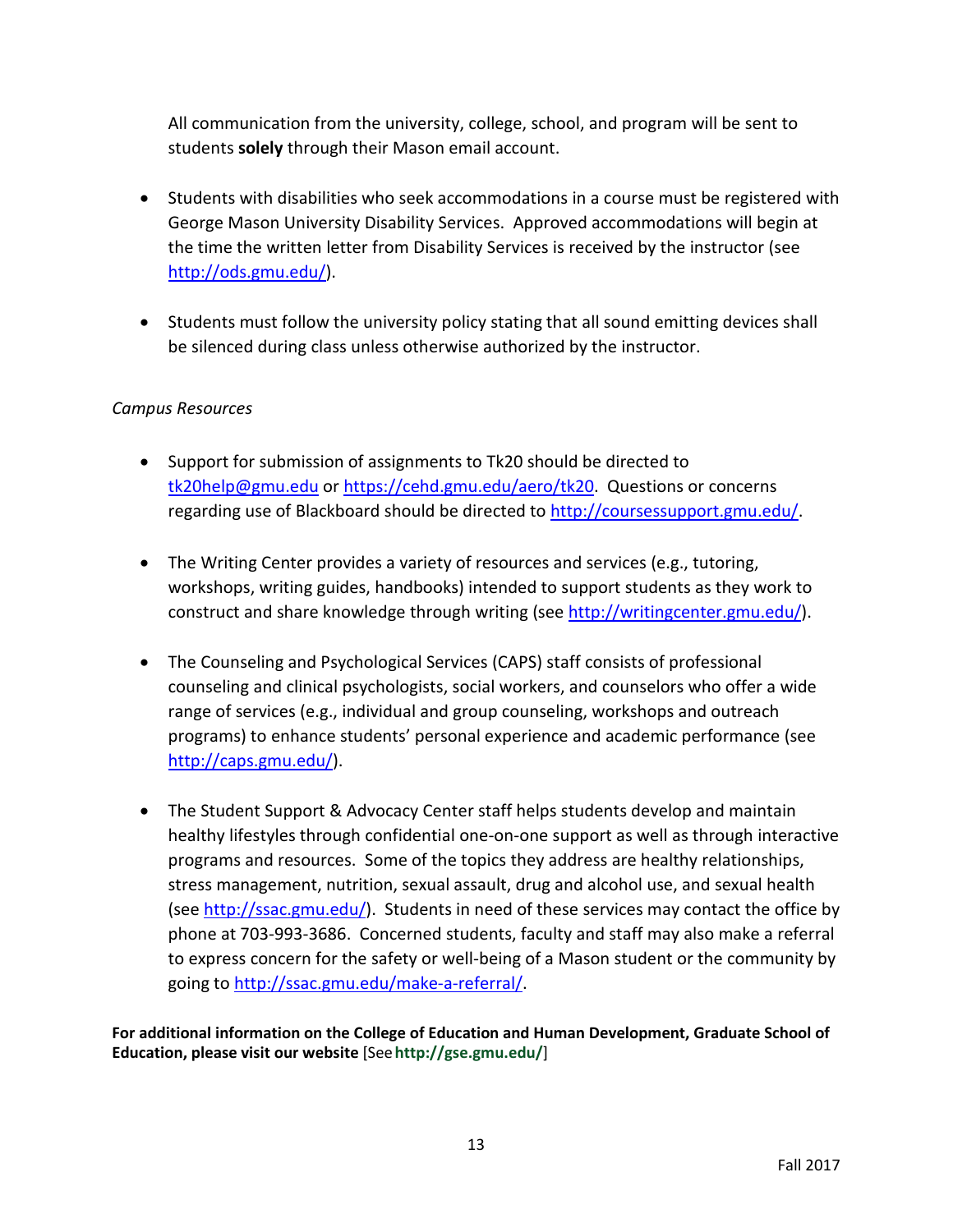# **EMERGENCY PROCEDURES**

You are encouraged to sign up for emergency alerts by visiting the website [https://alert.gmu.edu.](https://alert.gmu.edu/) There are emergency posters in each classroom explaining what to do in the event of crises. Further information about emergency procedures exists on <http://gmu.edu/service/cert>

## **IMPORTANT INFORMATION FOR LICENSURE COMPLETION**

## **Student Clinical Practice: Internship Application Requirements**

# **TESTING**

Since 2015, internship applications must include **all** official and passing test scores must be submitted and in the Mason system (i.e. Banner/PatriotWeb) by the internship application deadline. Allow a **minimum** of six weeks for official test scores to arrive at Mason. Testing too close to the application deadline means scores will not arrive in time and the internship application will not be accepted.

For Spring 2018 internships, this means that the latest you could test in time for scores to be reported to Mason by September 15<sup>th</sup> is **August 1st**.

### **Required tests:**

**1.** Praxis Core Academic Skills for Educators Tests (or qualifying substitute)

- **2.** VCLA
- **3.** RVE (specific programs only…see link below)
- **4.**ACTFL (Foreign Language only…unofficial scores are acceptable *for this test only*)

**5.** Praxis II (content knowledge exam in your specific endorsement area)

For details, please check<http://cehd.gmu.edu/teacher/test/>

# **ENDORSEMENTS**

Please note that ALL endorsement coursework must be completed, with all transcripts submitted and approved by the CEHD Endorsement Office, prior to the internship application deadline. Since the internship application must be submitted in the semester prior to the actual internship, please make an appointment to meet with the Endorsement Specialist and plan the completion of your Endorsements accordingly.

# **CPR/AED/First Aid** – **NEW hands-on training required for licensure!**

Due to a recent change in Virginia law, effective July 1, 2017, all new license applications and license renewals must include verification that "hands-on" First Aid/CPR/AED training was completed. This means that applications for spring 2018 internships must also include verification of completing "hands-on" training. After June 30, 2017, the online training will no longer be accepted.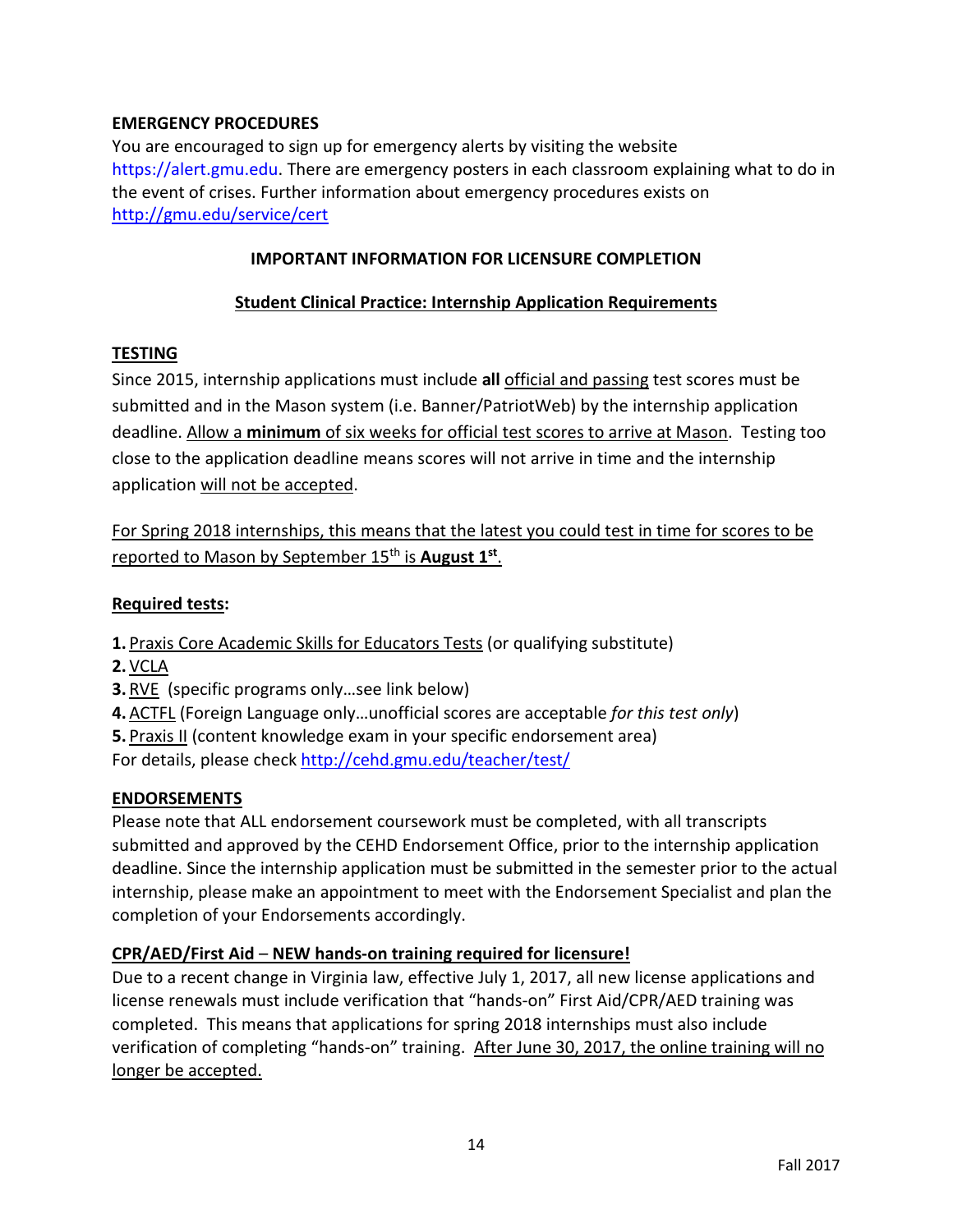Emergency First Aid, CPR, and Use of AED Certification or Training requirement must be submitted and in the Mason system (i.e. Banner/PatriotWeb) by the application deadline. Students must submit one of the "acceptable evidence" documents listed at <http://cehd.gmu.edu/teacher/emergency-first-aid> to the CEHD Educator Preparation Office. In order to have the requirement reflected as met in the Mason system, documents can be scanned/e-mailed t[o internsh@gmu.edu](mailto:internsh@gmu.edu) or dropped-off in Thompson Hall, Suite 1700.

## **DYSLEXIA AWARENESS TRAINING – NEW requirement for licensure!**

Effective July 1, 2017, every person seeking initial licensure or renewal of a license shall complete awareness training, provided by VDOE, on the indicators of dyslexia, as that term is defined by the board and regulations, and the evidence-based interventions and accommodations for dyslexia. The training module is located at [http://www.doe.virginia.gov/teaching/licensure/dyslexia-module/story.html.](http://www.doe.virginia.gov/teaching/licensure/dyslexia-module/story.html) Similar to the Child Abuse Prevention Module, students will need to save and print out the completion certificate at the end of the module.

### **BACKGROUND CHECKS/FINGERPRINTING**

All local school systems require students to complete a criminal background check through their human resources office (not through George Mason University) **prior to beginning the internship**. Detailed instructions on the process will be sent to the student from either the school system or Mason.

When applying for their background check/fingerprinting, students are **strongly advised** to disclose any/all legal incidents that may appear on their records. School divisions can and will withhold internship placement if discrepancies are found between a student's disclosure and their official judicial record. Students must assume the risk that classes may be deferred and their program progress delayed or altered due to the individual severity of notations on such a check and review by individual agencies.

### **PLEASE NOTE:**

Your G# must be clearly noted (visible and legible) on the face of any & all documents that you submit.

### **APPLICATION**

The internship application can be downloaded at [http://cehd.gmu.edu/teacher/internships](http://cehd.gmu.edu/teacher/internships-field-experience)[field-experience](http://cehd.gmu.edu/teacher/internships-field-experience)

### **DEADLINES**

### **Spring 2018 internship application deadline:**

\* Traditional Internship: *September 15, 2017*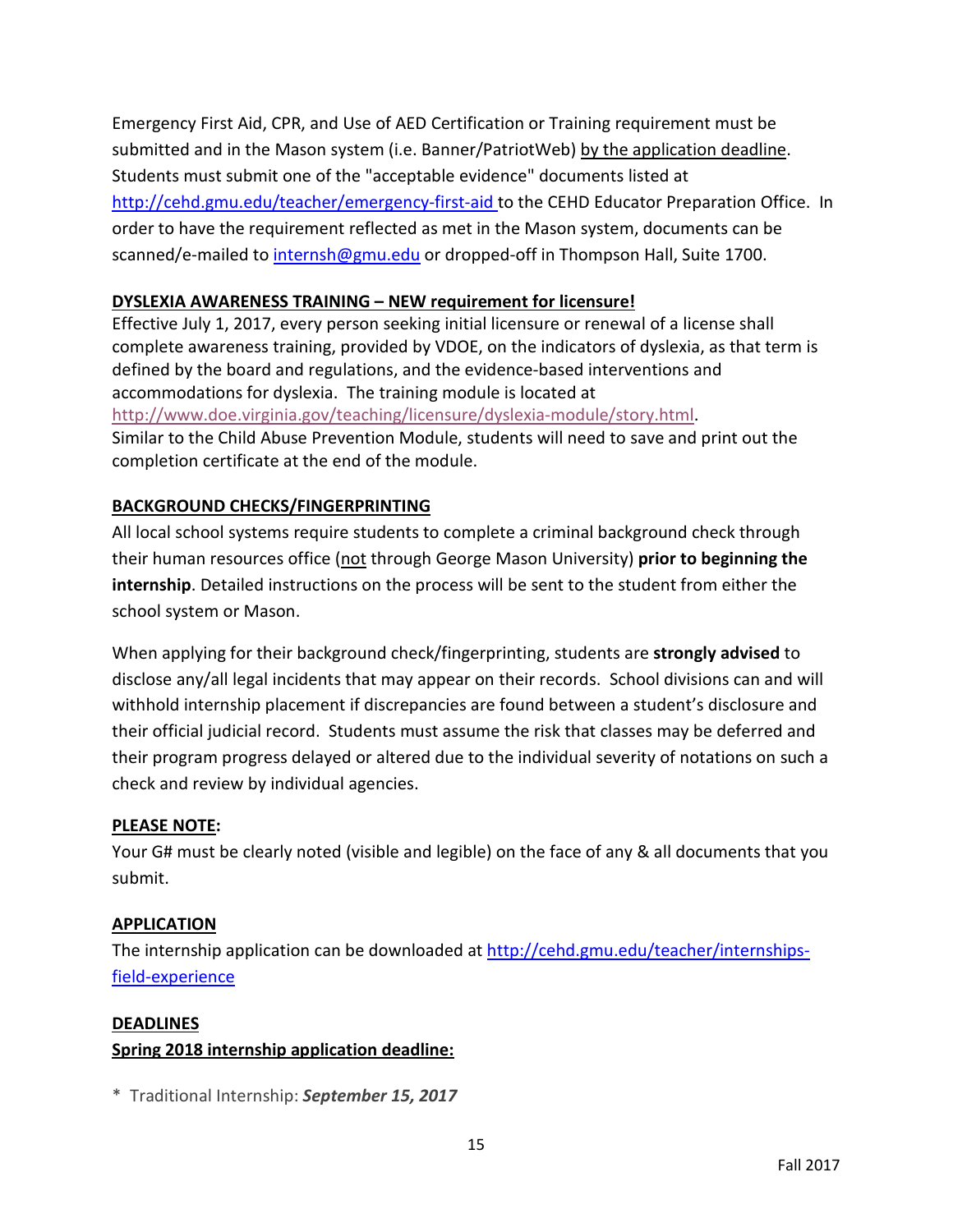**\*** On-the Job Internship: *November 1, 2017*

If you have any questions about the above requirements, **don't wait** - please contact your advisor or the Clinical Practice Specialist at [internsh@gmu.edu](mailto:internsh@gmu.edu) Please be sure to include your G# and program/content area information in your email.

This communication to you, including all requirements and deadlines, will be referenced upon receipt of any request for application deadline extension.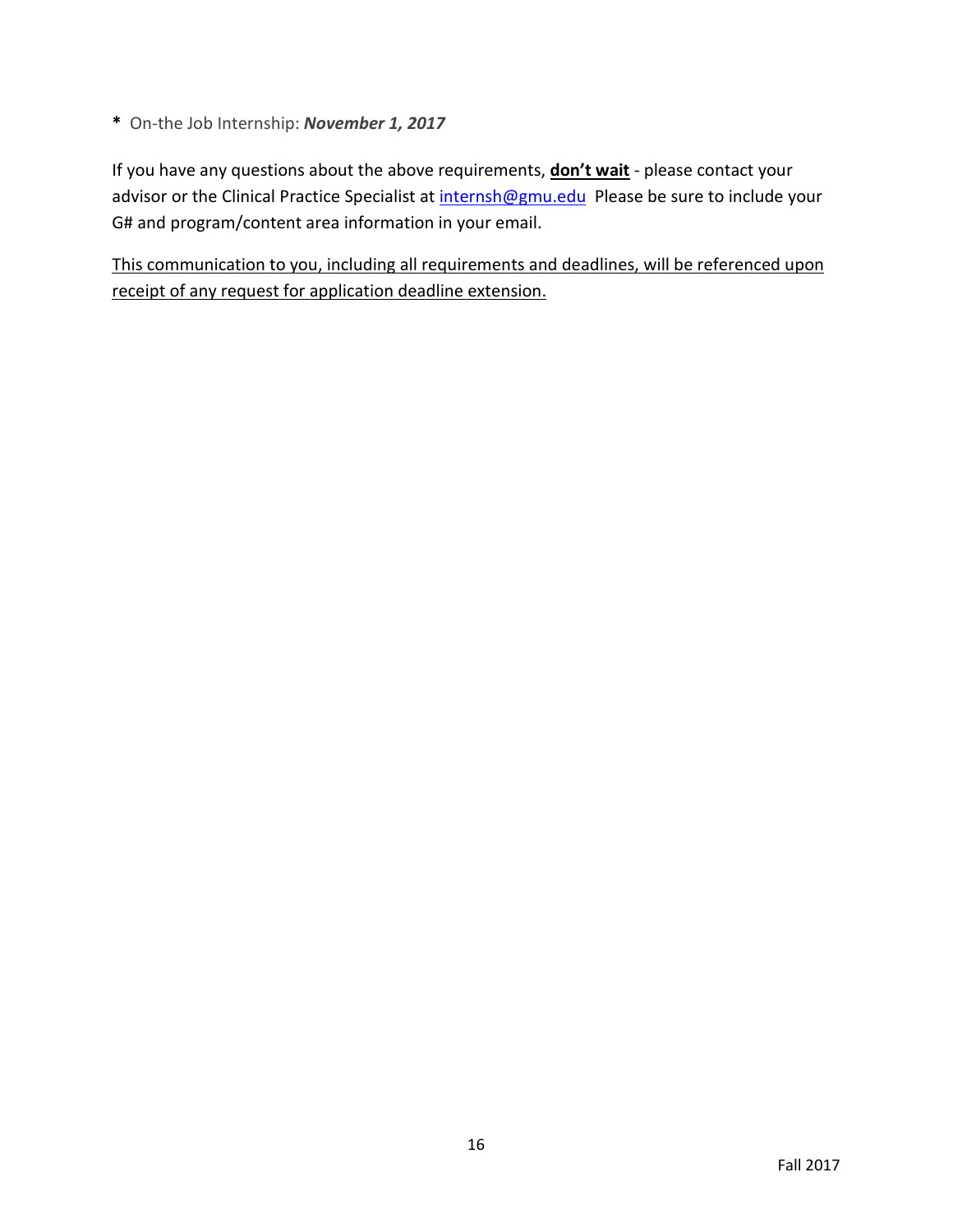|                                                                      | 0/1                                                                                                                            | $\overline{2}$                                                                                                 | 4                                                                                                                   |
|----------------------------------------------------------------------|--------------------------------------------------------------------------------------------------------------------------------|----------------------------------------------------------------------------------------------------------------|---------------------------------------------------------------------------------------------------------------------|
| Visual tour of                                                       | Visual tour provides a                                                                                                         | Visual tour provides some                                                                                      | Visual tour provides a clear                                                                                        |
| school                                                               | snapshot into the school<br>and a general sense of<br>the surrounding<br>community (not all<br>ecological systems<br>included) | sense of the school and<br>surrounding community<br>with consideration to<br>some ecological systems           | sense of the school and<br>surrounding community<br>with consideration to all<br>ecological systems                 |
| <b>School and</b><br>community<br>description and<br>demographics    | Not provided                                                                                                                   | General description of<br>school, community and<br>demographics of each are<br>included                        | Thorough and specific<br>description of school,<br>community and<br>demographics of each are<br>included            |
| Aspects of school<br>that make it unique                             | Not provided                                                                                                                   | General description of<br>unique aspects of the<br>school is shared                                            | Exhaustive description of<br>unique aspects of the<br>school                                                        |
| Intersection of<br>course readings<br>with your field<br>experiences | Not provided                                                                                                                   | A limited number and/or<br>general connections are<br>made between course<br>readings and field<br>experiences | Explicit and thorough<br>connections made<br>between course readings<br>and field experiences                       |
| Presentation                                                         | Presentation is not<br>balanced among group<br>members and does not<br>meet the timing<br>requirements                         | Presentation is somewhat<br>balanced among group<br>members and stays close<br>to allotted time                | Meets the 7-10 minute<br>time frame and includes a<br>balanced amount of<br>contribution among group<br>members     |
| <b>Contributions to</b><br><b>Group Project</b>                      | Did not contribute<br>adequately                                                                                               | Limited contributions<br>and/or participation in the<br>group project                                          | Active and engaged<br>member of the group;<br>contributions equal<br>to/greater than that of<br>other group members |

#### **SCHOOL COMMUNITY MAPPING ACTIVITY RUBRIC**

### **Reflective Practitioner Paper (PBA)**

"A large part of the problem [of the achievement gap] is that many educators do not understand what it means to engage in educational practices that promote equity. Equity involves more than simply ensuring that children have equal access to education. Equity also entails a focus on outcomes and results." (Boykin & Noguera, 2011, p. viii)

In consideration of the above quote, this assignment will offer you an opportunity to expand your understanding of public education as a system that both expands and diminishes equity. Taken another way, you will explore the following question: **What are the tensions within**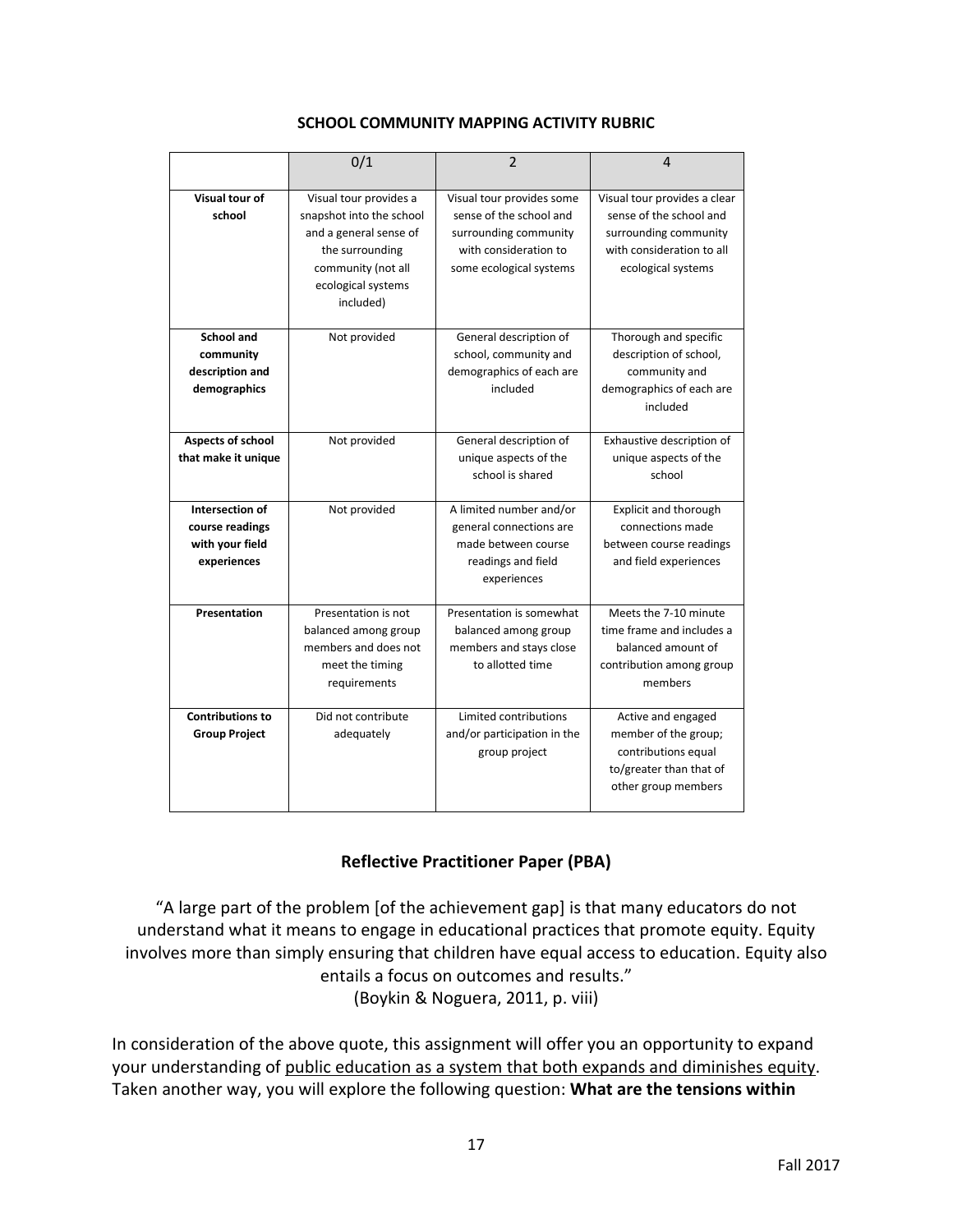# **efforts to reform public education and how do these debates shape your thinking and actions as a teacher?**

Follow the steps below to write this scholarly paper.

- 1. Pick an educational initiative introduced through class (readings, discussion, materials). It may be helpful to reflect upon your Educational History, Belief Statement wiki entries, and Exit Slips to select an initiative/innovation that is particularly meaningful to you. Remember you will be asked to personally reflect upon this initiative/innovation. *We will consider this as a group on 10/18.*
- 2. Research which group of students this initiative is designed to benefit and why. Consider who it disadvantages (e.g. a different group of students, a certain group of teachers, etc.) and why. Consider who else might be indirect stakeholders in this initiative/innovation and why it is of importance to them.
- 3. Find peer-reviewed research articles and review class readings that address the initiative/innovation and its impact on students. Try to find evidence for multiple perspectives. Take notes as you read. *If you are not sure about whether a research journal is peer-reviewed, please consult with me or the Education Librarian, Anne Driscoll, at Fenwick Library***.**
- 4. Write a draft of your paper. Use the examples from previous classes as a guide. Prepare questions and concerns for a workshop session with your paper. Use the rubric provided to self-assess where you have questions or concerns. *We will workshop your draft on 11/15.*
- 5. Finalize your paper. Use the rubric provided to self-assess where you might want to revise. Include the following as headings so that you and the reader [your instructor] will know exactly where you are headed and whether you have addressed all of the content requirements.

*Your PBA will be due on 12/6 to both Blackboard AND TK20.*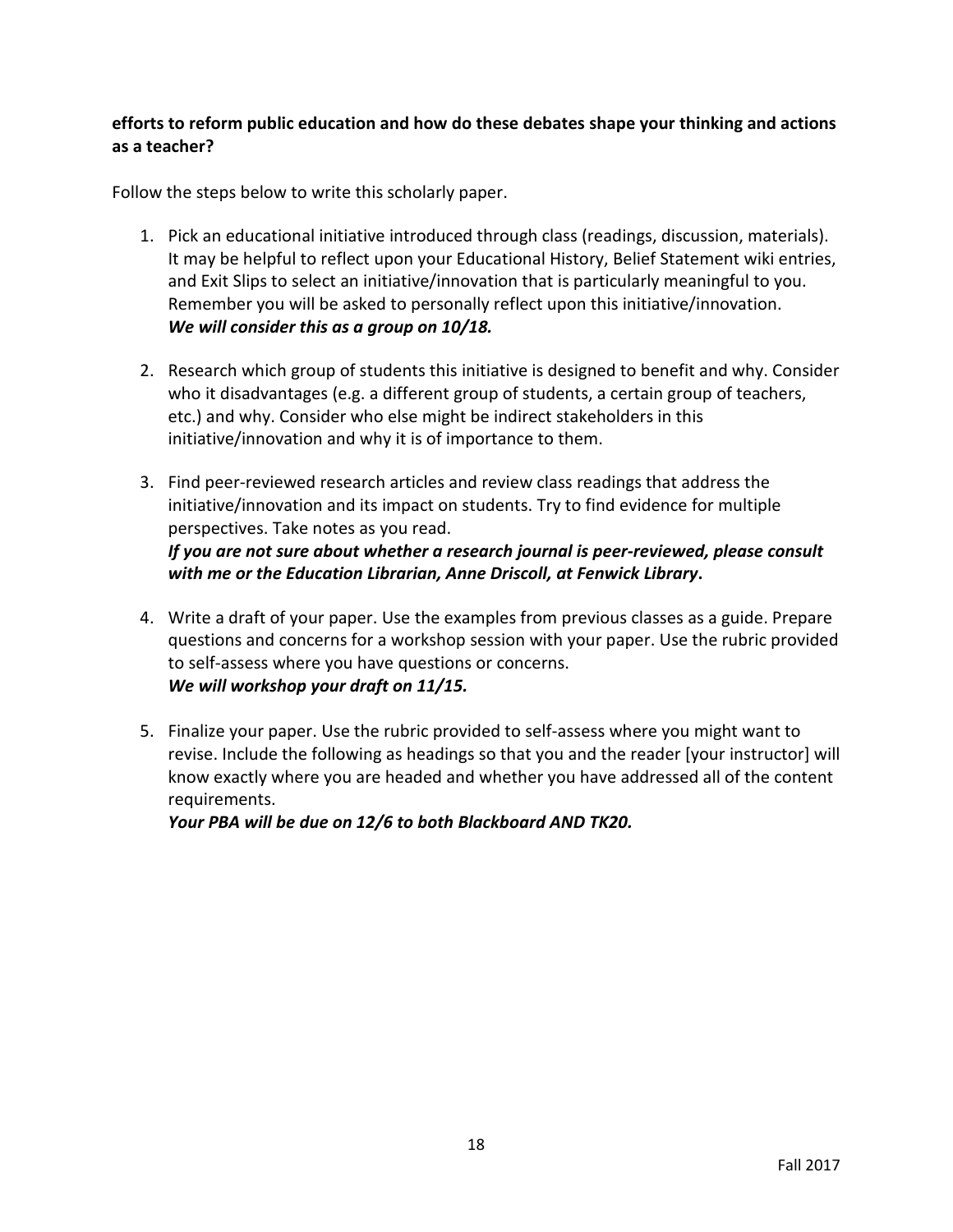### **Introduction**

• This is where you introduce your topic, establish its significance (hook), and give your reader an advance organizer for the paper.

**Part One** (Name the initiative)

**Description of the initiative Background and historical information of initiative Strengths of the initiative Weaknesses of/challenges to the initiative Implications for teachers** 

• What does this initiative mean for teachers? You will want to think about what is essential for teachers to consider, know, and do within this initiative/innovation.

Part Two (Identify the students directly influenced who may be in your classroom) **Background of the student population targeted by the initiative**

• This may include US, VA, DC demographics as relevant.

**Classroom/school implications for young learners in this population**

- How has this population of students historically experienced education?
- How do identity characteristics of this population intersect with characteristics of school? How are these students advantaged in specific ways in a classroom or school setting ? Why? How are these students disadvantaged? Why?

### **Implications for teachers such as yourself**

- This is where you reflect upon your experiences and background to compare/contrast your background with the previously identified population of students you may be teaching.
- What are the relevant aspects of your identity that may impact how you teach and how these students might learn from you?
- How might these pieces of your identity potentially support how you are able to "see" AND "not see" this identified student population? Why?
- If applicable, what challenges would you need to overcome to "see" these students? How might you advocate for these students?

# **Part Three**

# **Conclusions**

- Based on what you have presented in your paper, what conclusions can you draw about the impact of the initiative on this specific population of students who may be in your future classroom?
- Who is benefitted and how? Who is disadvantaged and how? What does that mean for the group of students targeted by the initiative?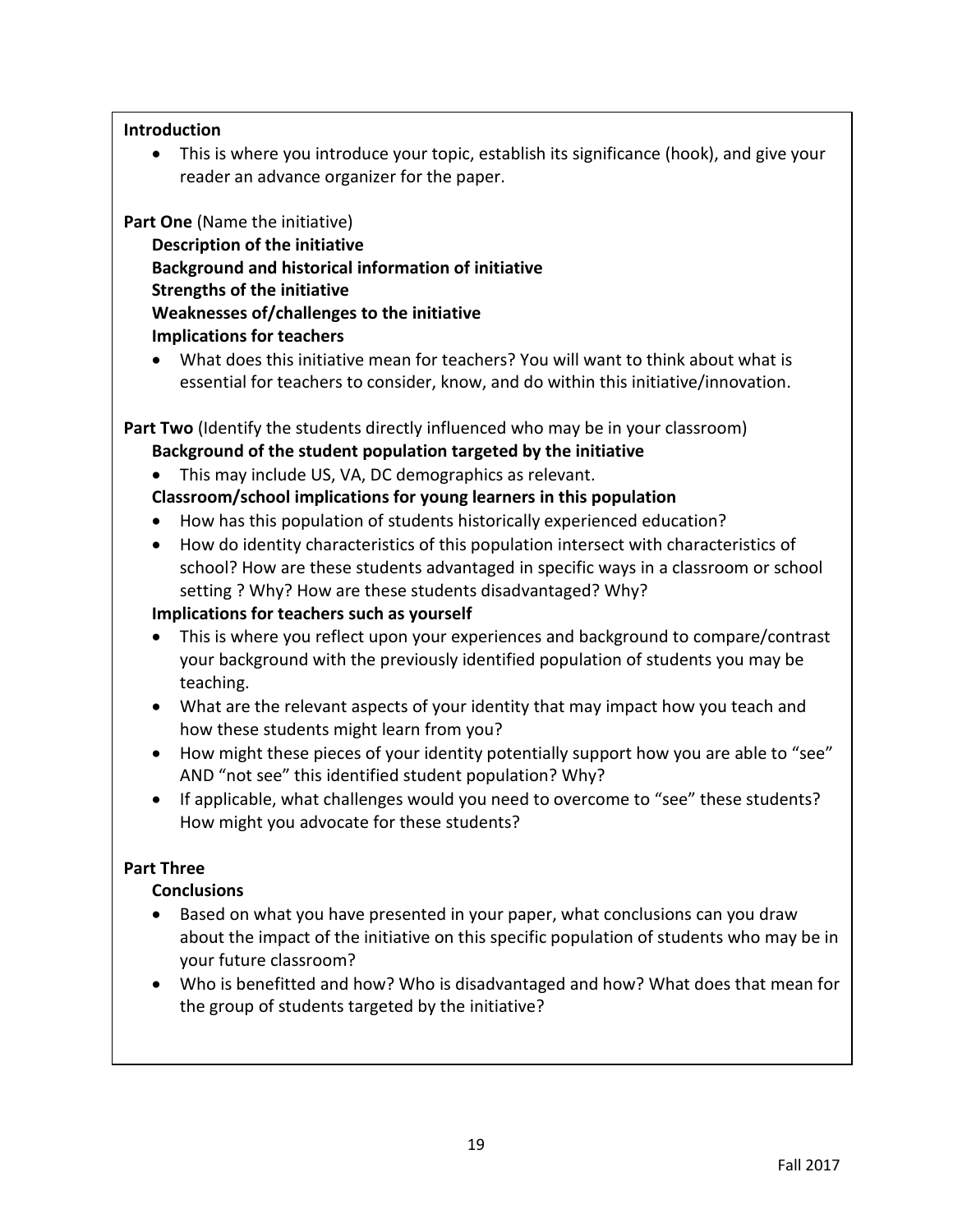#### **While you are writing the paper make sure that you are:**

- Integrating concepts from readings. You CANNOT make a claim without evidence to support it. That evidence comes from your readings and research. Each section needs multiple (2 or more different) sources. I will be looking for breadth and depth in your references.
- Integrating class discussions and integrating experiences and/or personal reflection (especially in Part 2: Implications for teachers such as yourself).

### **Clarity of writing**

- It is logically organized
- Has an introduction that includes the goals/purpose of the paper
- Has points representing strengths and weaknesses of the initiative
- Has smooth transitions between ideas
- Ends with a conclusion that restates the main points of the paper (without introducing new ideas) and draws conclusions about the initiative's outcomes on intended students.
- Information is presented clearly within the page limits **(8-10 pages)**
- The paper has NO grammar or spelling errors. None.
- Read and re-read your writing before submitting
- If academic writing is difficult for you, ask a colleague or friend to review your work and provide feedback or visit the GMU Writing Center (see link above).

### **APA format**

- title page
- headings
- page numbers
- proper use of in-text citations and appropriately formatted reference list
- Do NOT use standalone quotes in your paper. See the "Citation Cheat Sheet" on blackboard for help with this.
- Do NOT include anything in your reference list that you do not cite in your paper.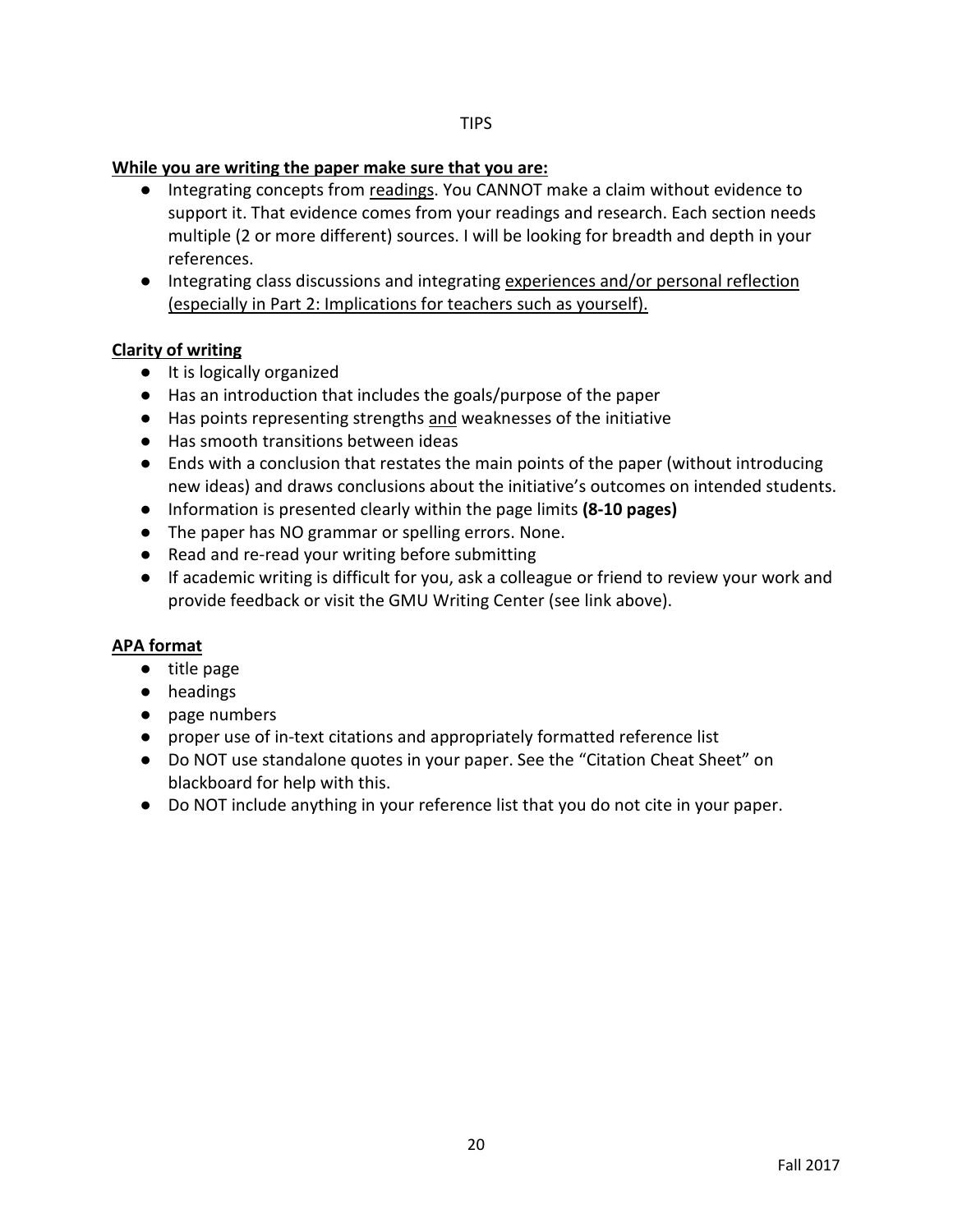| Reflective                    | 4                                  | $\overline{\mathbf{3}}$         | $\overline{2}$               | 1                            |
|-------------------------------|------------------------------------|---------------------------------|------------------------------|------------------------------|
| <b>Practitioner Rubric</b>    | <b>Exemplary</b>                   | <b>Maturing</b>                 | <b>Developing</b>            | <b>Unsatisfactory</b>        |
|                               | (Met)                              | (Met)                           | (Not Met)                    | (Not Met)                    |
| Description of the            | Presents appropriate and           | Presents appropriate            | Presents some description    | Lacks description of the     |
| education initiative          | complete description of the        | description of the education    | of the education initiative, | education initiative         |
|                               | education initiative, and          | initiative, but is incomplete   | but is not sufficient        |                              |
| <b>ACEI 5.1</b>               | includes multiple and different    | and/or includes only some       | and/or lacks supporting      |                              |
|                               | supporting references              | supporting references           | references                   |                              |
| <b>Significant historical</b> | Presents appropriate and           | Presents appropriate            | Presents some significant    | Lacks significant historical |
| background                    | complete significant historical    | significant historical and      | historical and background    | and background               |
| information                   | and background information of      | background information on       | information on the           | information on the           |
| regarding the                 | the education initiative, and      | the education initiative, but   | education initiative, but is | education initiative         |
| education initiative          | includes multiple and different    | is incomplete and/or includes   | not sufficient and/or lacks  |                              |
|                               | supporting references              | only some supporting            | supporting references        |                              |
| <b>ACEI 5.1</b>               |                                    | references                      |                              |                              |
| <b>Strengths and</b>          | Presents appropriate and           | Presents appropriate            | Presents some strengths      | Lacks strengths and          |
| weaknesses of the             | complete discussion of             | strengths and weaknesses of     | and weaknesses of the        | weaknesses of the            |
| education initiative          | strengths and weaknesses of        | the education initiative, but   | education initiative, but is | education initiative         |
|                               | the education initiative, and      | is incomplete and/or includes   | not sufficient and/or lacks  |                              |
| <b>ACEI 5.1</b>               | includes multiple and different    | only some supporting            | supporting references        |                              |
|                               | references                         | references                      |                              |                              |
| Implications of the           | Presents appropriate and           | Presents appropriate            | Presents some                | Lacks implications of the    |
| education initiative          | complete implications of the       | implications of the education   | implications of the          | education initiative for     |
| for teachers                  | education initiative for teachers, | initiative for teachers, but is | education initiative for     | teachers in the identified   |
|                               | and includes multiple and          | incomplete and/or includes      | teachers, but is not         | population                   |
| <b>ACEI 5.1</b>               | different supporting references    | only some supporting            | sufficient and/or lacks      |                              |
|                               |                                    | references                      | supporting references        |                              |
| <b>Background</b>             | Presents appropriate and           | Presents appropriate            | Presents some                | Lacks background             |
| information about             | complete background                | background information          | background information       | information about the        |
| the targeted                  | information about the targeted     | about the targeted              | about the targeted           | targeted population of       |
| population of                 | population of students and         | population of students, but is  | population of students,      | students                     |
| students                      | includes multiple and different    | not complete and/or includes    | but is not sufficient        |                              |
|                               | supporting references              | some supporting references      |                              |                              |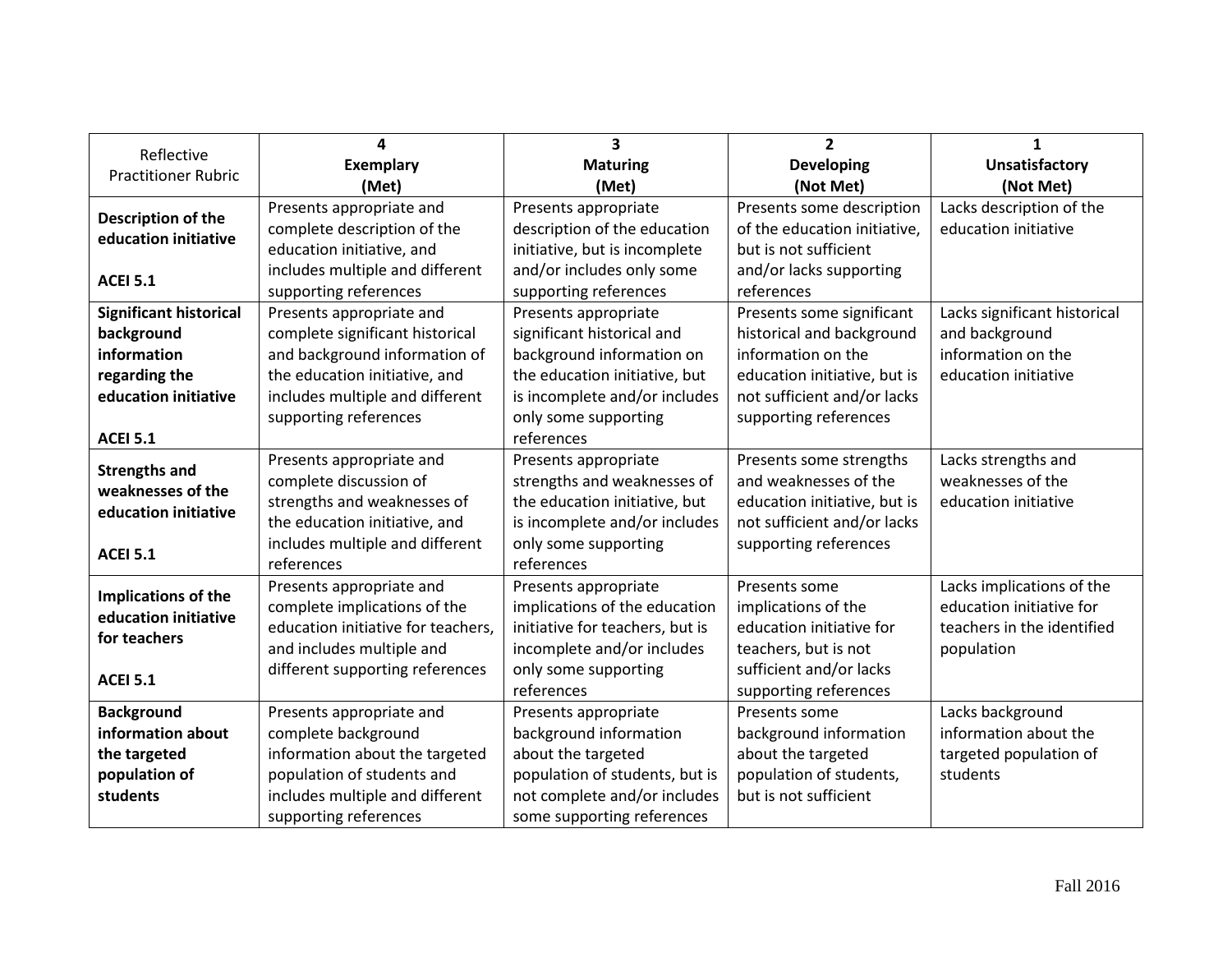| <b>ACEI 3.2</b>                                                                                                       |                                                                                                                                                                                                                       |                                                                                                                                                                                                                   | and/or lacks supporting<br>references                                                                                                                                                                |                                                                                                                                             |
|-----------------------------------------------------------------------------------------------------------------------|-----------------------------------------------------------------------------------------------------------------------------------------------------------------------------------------------------------------------|-------------------------------------------------------------------------------------------------------------------------------------------------------------------------------------------------------------------|------------------------------------------------------------------------------------------------------------------------------------------------------------------------------------------------------|---------------------------------------------------------------------------------------------------------------------------------------------|
| Classroom/school<br>implications for<br>students in this<br>population<br><b>ACEI 3.2</b>                             | Presents appropriate and<br>complete implications for<br>students in the targeted<br>population; includes multiple<br>and different supporting<br>references                                                          | Presents appropriate<br>implications for students in<br>the targeted population, but<br>it is not complete and/or<br>includes only some<br>supporting references                                                  | Presents some<br>implications for students<br>in the targeted<br>population, but it is not<br>sufficient and/or lacks<br>supporting references                                                       | Lacks implications for<br>students in the targeted<br>population                                                                            |
| <b>Implications for</b><br>teachers such as<br>yourself teaching<br>this population of<br>students<br><b>ACEI 3.2</b> | Presents appropriate and<br>complete background<br>information about the culture,<br>knowledge, and attitudes of the<br>identified preservice teacher<br>and includes multiple and<br>different supporting references | Presents appropriate<br>background information<br>about the culture,<br>knowledge, and attitudes of<br>the identified preservice<br>teacher, but is not complete<br>and/or includes some<br>supporting references | Presents some<br>background information<br>about the culture,<br>knowledge, and attitudes<br>of the identified<br>preservice teacher, but is<br>not sufficient and/or lacks<br>supporting references | Lacks background<br>information about the<br>culture, knowledge, and<br>attitudes of the identified<br>preservice teacher                   |
| <b>Conclusions</b><br>regarding the impact<br>of the initiative on<br>students<br><b>ACEI 3.2</b>                     | Presents appropriate and<br>complete conclusions regarding<br>the impact of the initiative;<br>includes multiple and different<br>supporting references                                                               | Presents appropriate<br>conclusions regarding the<br>impact of the initiative but it<br>is not complete; includes<br>some supporting references                                                                   | Presents some<br>conclusions regarding the<br>impact of the initiative but<br>conclusions may be<br>vague, and/or lacks<br>supporting references                                                     | Lacks conclusions or<br>conclusions presented are<br>illogical based on the rest<br>of the paper, and/or lacks<br>any supporting references |

\*note: multiple references means (2 or more by different authors), some means (1), none means (0).

ACEI/NCATE Standards addressed in this task

3.2 Adaptation to diverse students—Candidates understand how elementary students differ in their development and approaches to learning, and create instructional opportunities that are adapted to diverse students.